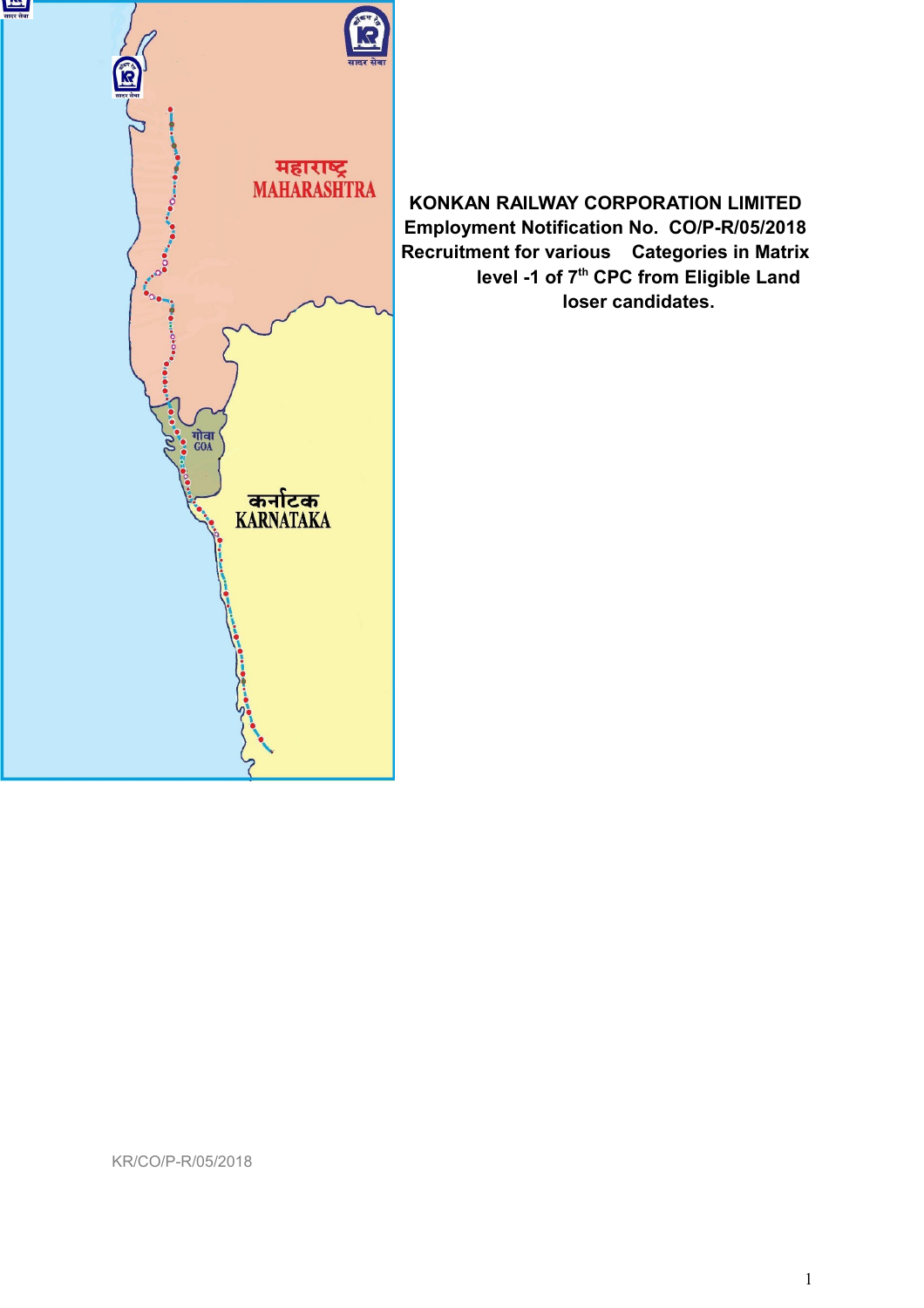

# **KONKAN RAILWAY CORPORATION LIMITED Employment Notification No.CO/P-R/ 05/2018 Recruitment of various Categories in Matrix level-1 of 7th CPC from Eligible Land Loser candidates.**

# **1. INTRODUCTION**

# **Date of publication: 22/ 5/ 2018. Date and Time of Closing:21/ 6/ 2018 up to 23:55 Hrs.**

ONLINE applications for vaious erswhile Group-D now Matrix level-1 of  $7<sup>th</sup>$  CPC in different departments of Konkan Railway Corporation Limited (KRCL) are invited from eligible **Land loser** candidates ie, those candidates whose land has been acquired for Konkan Railway project.

**NOTE: As per KRCL policy recruitment in Erstwhile Group-D is limited to Landloser candidates .**

# **2. Number of Vacancies**

Name and Number of posts for which recruitment is to be conducted along with reservation details are as under**:**

| S<br>N         | <b>Designatio</b><br>n | <b>Medical</b><br>Categorie $\vert$ R<br>s | U              | O<br>В<br>C              | S<br>C         | <b>ST</b>      | <b>Total</b> | <b>ExSM</b>    | <b>PWD</b>     |
|----------------|------------------------|--------------------------------------------|----------------|--------------------------|----------------|----------------|--------------|----------------|----------------|
| 1              | Track man              | $Aye-3$                                    | 45             | $\theta$                 | 5              | $\theta$       | 50           | 10             | N <sub>o</sub> |
| $\overline{2}$ | A pman                 | Aye-2                                      | 18             | 10                       | 6              | 3              | 37           | $\overline{7}$ | N <sub>o</sub> |
| 3              | Khalasi-<br>Electrical |                                            | $\overline{2}$ | $\theta$                 | $\theta$       | $\theta$       | 2            |                | <b>Nil</b>     |
| $\overline{4}$ | Khalasi S<br>8T        | Bee-1                                      | 3              | $\overline{\phantom{a}}$ | $\overline{2}$ | 3              | 8            | $\overline{2}$ | $1-OL$         |
| 5              | Khalasi-<br>Mechanical |                                            | 3              | $\theta$                 | $\theta$       | $\overline{0}$ | 3            | -              | $1-HH$         |

**Number of posts indicated above** are provisional and may increase or decrease as per the requirement of KRCL. Accordingly, KRCL will publish Updated Vacancy again in its website indicating the revised vacancies

This notification provides for Vertical Reservation for Scheduled Caste (SC), Scheduled Tribe (ST) and Other Backward Class-Non-Creamy Layer (OBC-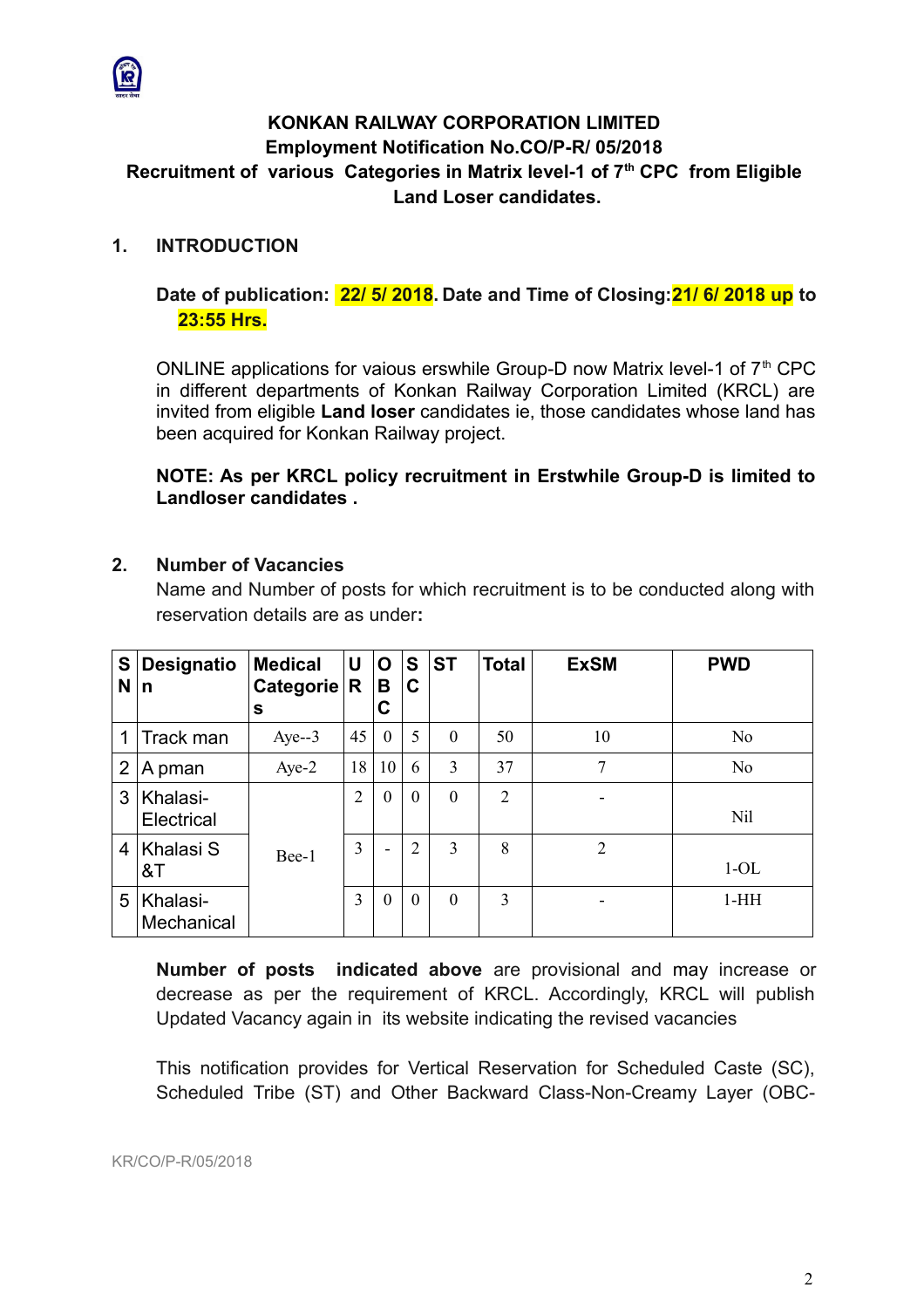

NCL). The notification provides for horizontal reservation for Ex-Servicemen (ExSM). and PWD ( irrespective of their community wherever applicable and admissible.

# **3;Scale of pay:**

Level 01 of 7th CPC Pay Matrix with other allowances as admissible under the CDA scale,

#### General **CBT=**Computer Based Test, **CDA-** Central Dearness Allowance, **DV**-Document Verification, **LTI=** Left Thumb Impression, **PSU=** Public Sector Undertaking, Reservation / Age relaxation **Category EBC=** Economically Backward Class, **ExSM=** Ex-Serviceman, **OBC- CL=** Other Backward Classes Creamy Layer, **OBC-NCL**= Other Backward Classes-Non-Creamy Layer, **SC=** Scheduled Caste, **ST=** Scheduled Tribe, **UR=** Unreserved (General), **SLAO=** Special Land Acquisition Officer, **RTC**= Land record of Right Transfer and Crops, PWD-Person with disability, PET-Physical Efficiency Test, OL-One Leg, HH-Hearing Handicapped, Institutions / Council / Certificates **KRCL=** Konkan Railway Corporation Limited; **NOC**= No Objection Certificate,

# **4.ABBREVIATIONS USED IN THIS NOTIFICATION**

# **5.ELIGIBILITY CRITERIA**

**AGE LIMIT:** 18 to 31 years. The lower age limit is common for all the notified posts. The age shall be reckoned as on 01.07.2018.

The relaxation in upper age limit for the following categories/ communities in the table below is applicable subject to submission of requisite certificates at the time of DV.

|                         | COMMUNITY/CATEGORIES RELAXATION IN UPPER AGE LIMIT |
|-------------------------|----------------------------------------------------|
| <b>SC/ST candidates</b> | 5 Years                                            |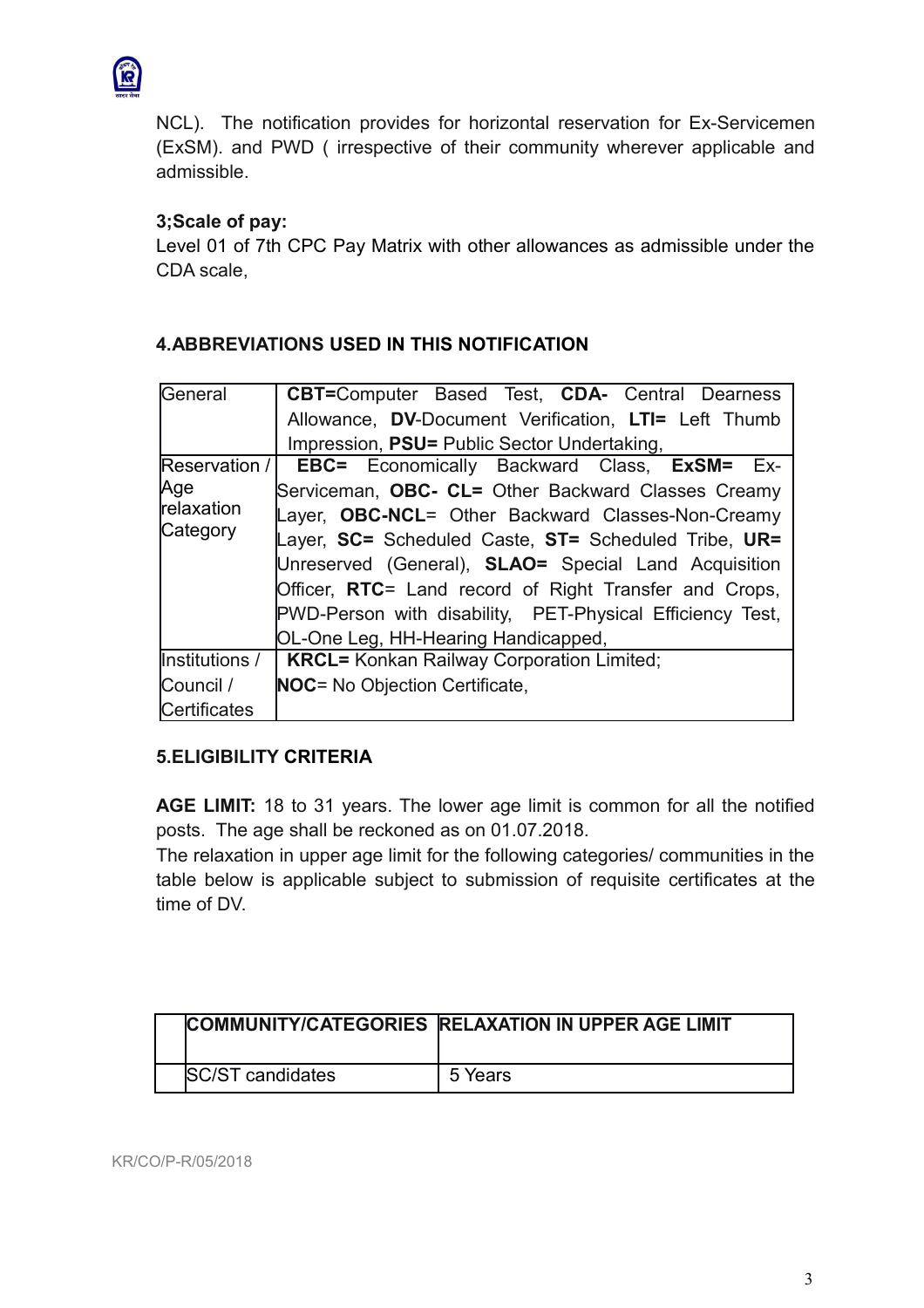

| <b>OBC-Non-Creamy Layer</b><br>candidates | 3 Years                                 |
|-------------------------------------------|-----------------------------------------|
| <b>Ex-Servicemen candidates</b>           | Up to the extent of service rendered in |
| who have put in more than 6               | Defence plus 3 years provided they      |
| months of service after                   | have put in minimum of 6 months         |
| attestation                               | service after attestation.              |
| Persons With Disability (PWD)             | 10 years for UR                         |
|                                           | 13 years for OBC-NCL                    |
|                                           | 15 years for SC/ST                      |

Candidates who wish to be considered against vacancies reserved / or seek age-relaxation must submit the requisite/relevant certificate in original from the Competent Authority, in the prescribed format at the time of DV. Otherwise, their claim for SC/ST/OBC-NCL/ExSM/PWD status will not be entertained and their candidature/ applications will be considered under General (UR) category, if otherwise eligible. The certificates should be as per the formats annexed.

If a candidate is eligible for relaxation of age on more than one ground, he/she would be accorded the highest of the age relaxations (not cumulative) for which he/she is eligible.

Service personnel who are likely to be discharged from military service on or before 21/5//2019 are eligible to apply against this employment notice as Ex-Serviceman.

# **5.1** LAND LOSER CANDIDATES

A Land loser candidate is defined as a person who has lost his land for KRCL project between Roha (Maharashtra) to Thokur (Karnataka) on KRCL route or his/her Spouse, Son, Unmarried Daughter, Paternal Grandson, Paternal Unmarried Grand Daughter only.

KRCL has a policy of giving recruitment to ONLY one member per aquissition whose land has been acquired by KRCL. However, this condition is not applicable to SC/ST Candidates. (Candidates should read the amended Recruitment Policy of KRCL dated 16.03.2018, which is available on KRCL website).

Those land loser candidates, other than SC/ST whose relative has already been recruited in KRCL can not apply as a land loser candidate for the same aquisition of the land,.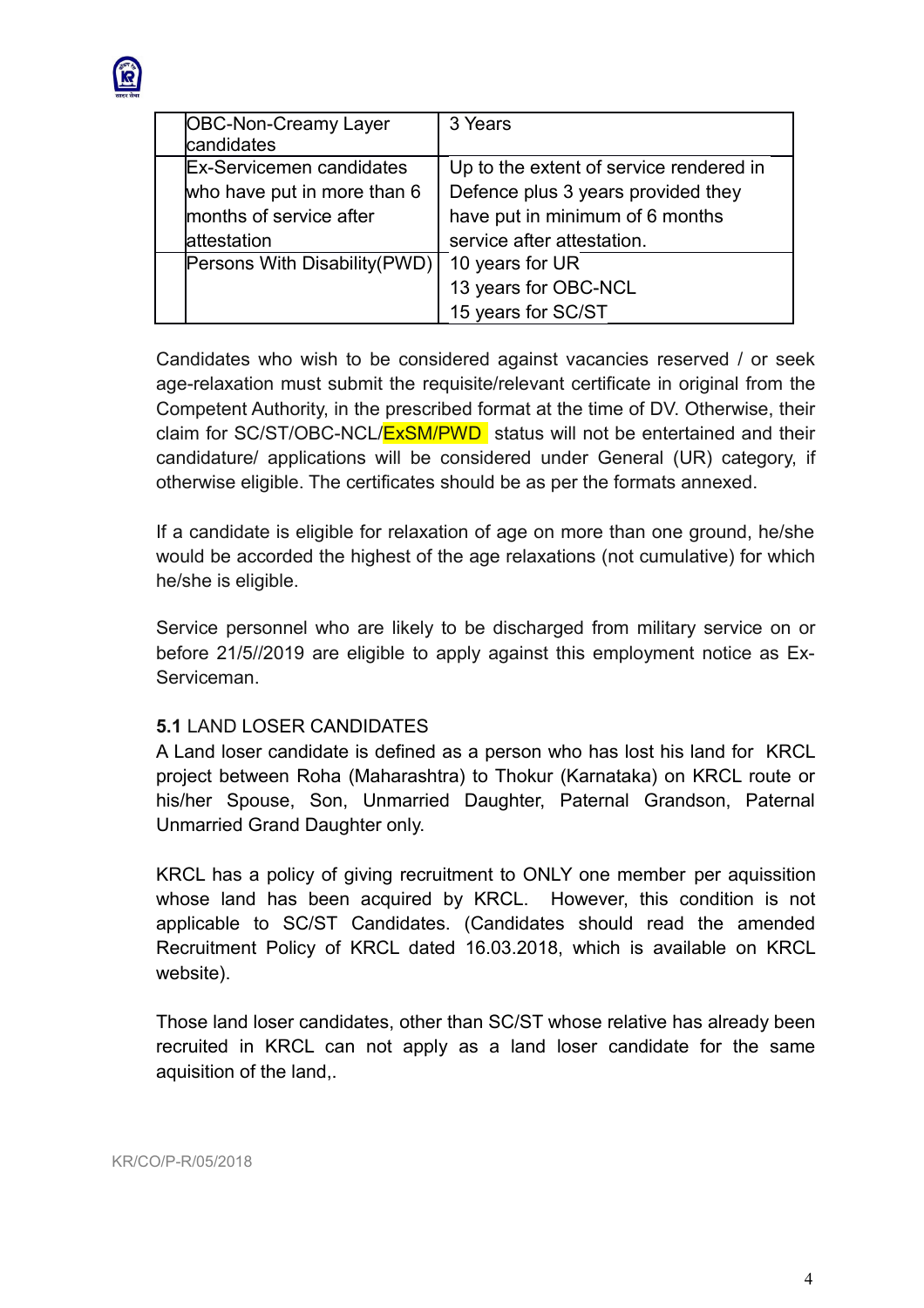

If one or more candidates are applying against the same aquisition in that case the candidate higher in merit order of CBT will be considered for further selection process subjected to fulfilling other terms and conditions.

#### **5.2** Ex SERVICE MAN

The term Ex-Serviceman means a person who has served in any rank (whether as a Combatant or non-Combatant) in the regular Army, Navy or Air Force of the Indian Union but does not include a person who has served in the Defence Security Corps., the General Reserve Engineering Force, the Lok Sahayak Sena and the Para Military Forces. Other condition as per extant rules (see website of Directorate General Resettlement, Department of Ex-Servicemen (Ministry of Defence)

Ex Servicemen candidates who have already secured employment under the ex-servicemen quota in central/state in Group C or D categories will be given only age relaxation but will not be considered under Ex Servicemen quota.

Ex-Servicemen candidates who secure civil employment after applying for this notification should give self-declaration to the concerned employer about the details of application against this notification as soon as they join. The acknowledged copy of this declaration along with NOC from the civil employer should be produced during DV.

If sufficient number of eligible Ex SM do not qualify for empanelment in that case the vacancy reserved for Ex SM will be filled from other candidates as per extant rules.

#### 5.3 **PWD (Person With Disability)** :

The suitability or otherwise of a post for PWD has been indicated against each post under the column PWD with details of **disability.**

Definitions of Disability: Definition of categories of disability for the purpose of recruitment are given below:

HH means loss oif 60 decibles or more in the better ear in the conventional range frequency. It will also include persons who are deaf & dumb.

Loco Motor Disability means disability of bones, joints or muscles leading to substantial restriction of the movement of Limbs.

All cases of orthopedically handciap persons would be concerned under this category.

## **6.EDUCATIONAL QUALIFICATIONS:**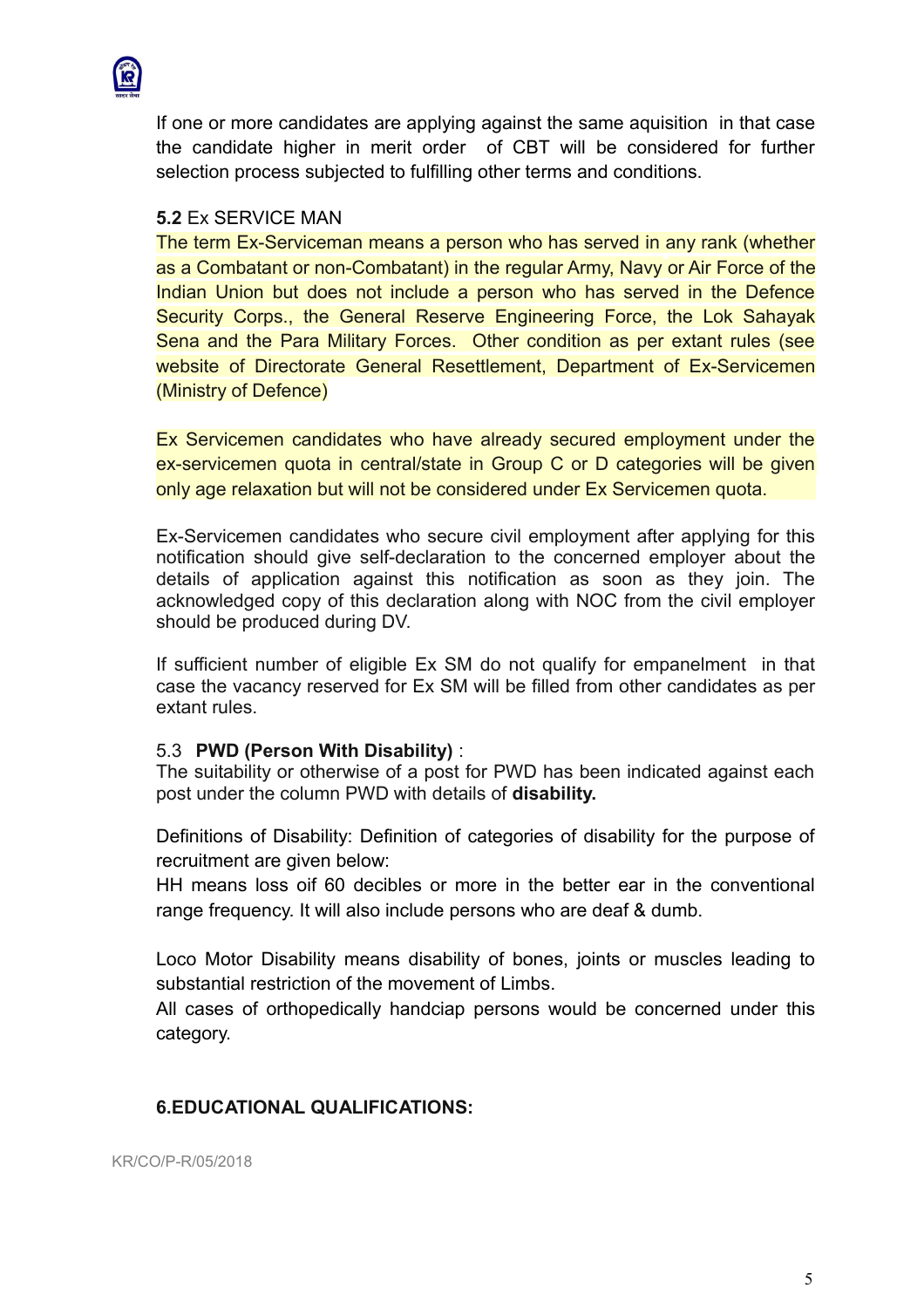

Candidates should have the Educational qualifications indicated for notified posts in the notification from recognized Institutes/ Universities/ Boards as on the closing date for submission of the ONLINE application. The details of academic qualifications are as under. **Those awaiting results of the final examination of the prescribed educational qualification SHOULD NOT apply.**

| <b>Sr No</b> | Name of Post       | <b>Qualification</b>                          |
|--------------|--------------------|-----------------------------------------------|
|              | Trackman           |                                               |
|              | Pointsman          |                                               |
|              | Khalasi/Mechanical | 10 <sup>th</sup> pass from a recognised board |
|              | Khalasi/S&T        |                                               |
|              | Khalasi/Eectrical  |                                               |

## **7.HOW TO APPLY:**

**Preference of Post**:

**Candidates have to mention their order of preference for the posts while applying.**

- a. **Candidates are advised to visit, only the official websites of KRCL and be very cautious about fake websites and job racketeers.**
- b. **Candidates should ensure that they possess/fulfill all eligibility conditions prescribed for the post as on the closing date for submitting application. Candidates waiting for results of prescribed educational qualification should not apply.**
- c. **One application ONLY is required to be submitted for the notified posts in this notification. Any attempt by a candidate to submit more than one application against this notification shall result in disqualification and debarment.**
- d. **Eligibility of the candidates will be considered only on the strength of the information furnished in the ONLINE Application.** If at any stage of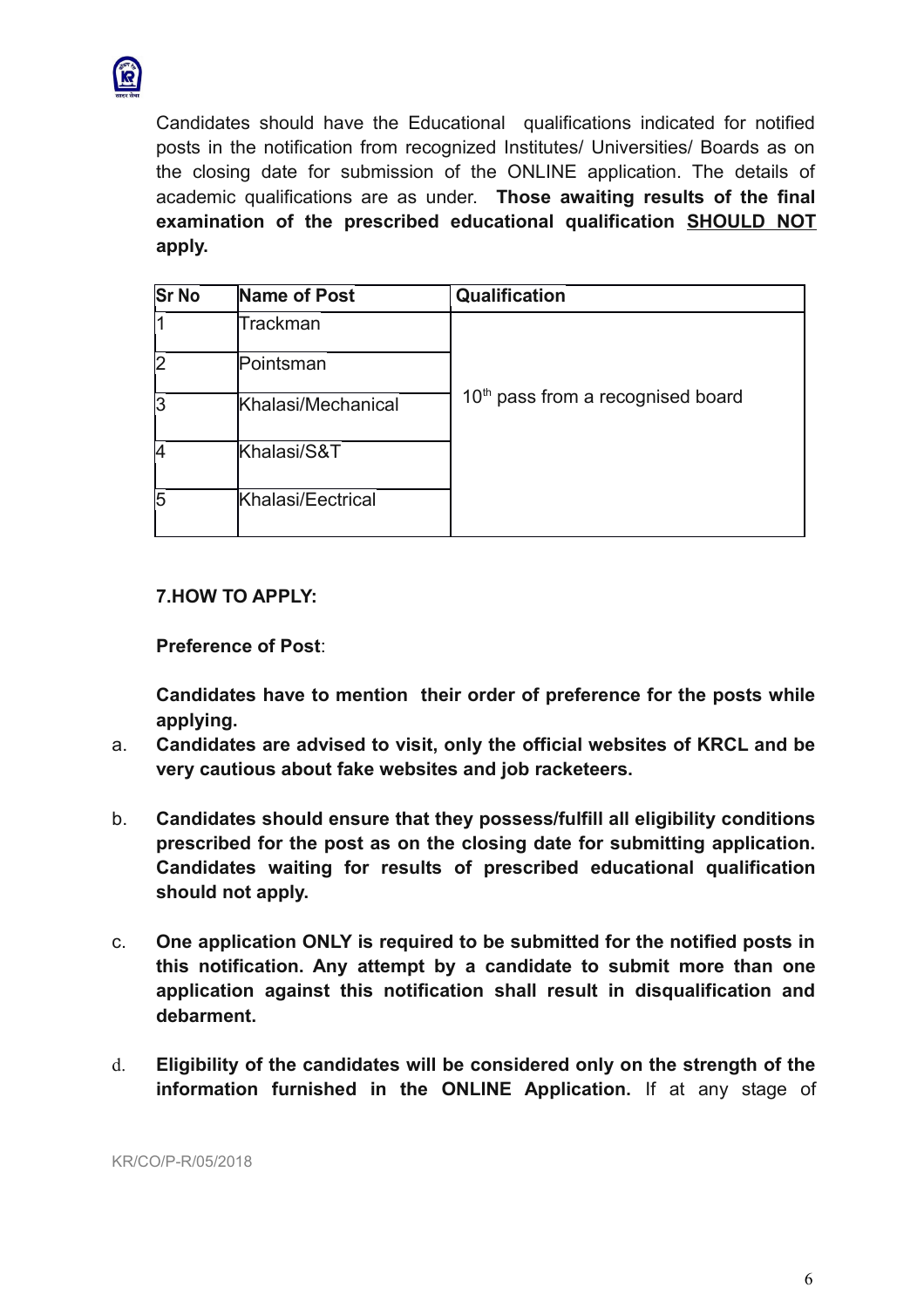

recruitment or thereafter, it is found that any information furnished by the candidate in his/her application is false/incorrect or the candidate has suppressed any relevant information or the candidate does not satisfy the eligibility criteria for the post, his/her candidature will be rejected forthwith.

- e. **Read all the Information and Instructions detailed in** the notification thoroughly before starting the filling up of application by clicking the Link on the official websites of KRCL. It is essential that the candidate understands all information of the notification correctly to prevent any mistakes while filling application.
- f. **Candidates should have their own mobile number , valid & active personal email id and keep them active for the entire duration of recruitment as KRCL shall send all recruitment related communications only through SMS and email till the recruitment is completely over. KRCL will not entertain any request for change of mobile number and e-mail address at any stage.**
- g. **Candidates should enter their Name, Father's Name and Date of Birth as recorded in the Matriculation/SSLC/High School Examination Certificate or an equivalent certificate ONLY.**
- h. In cases of name change, candidates should indicate their changed Name only in the ONLINE application. However, other details should match with the Matriculation or Equivalent certificate. Date of such change (or) application for such change should be prior to the date of submission of ONLINE application. Gazette Notification or any other legal document as applicable for such cases should be submitted at the time of DV.
- i. In order to ensure speedy filling up of application by the candidates, they should keep ready the following documents in digital form before logging in to the application page.

Candidate Photograph in colour with name and date: JPEG image of size upto 80KB

Candidate signature in Blue/black ink only of size upto 50 KB

j. **Candidates are further advised to visit website of KRCL frequently to get the latest information on various stages of recruitment process or any changes about this notification.**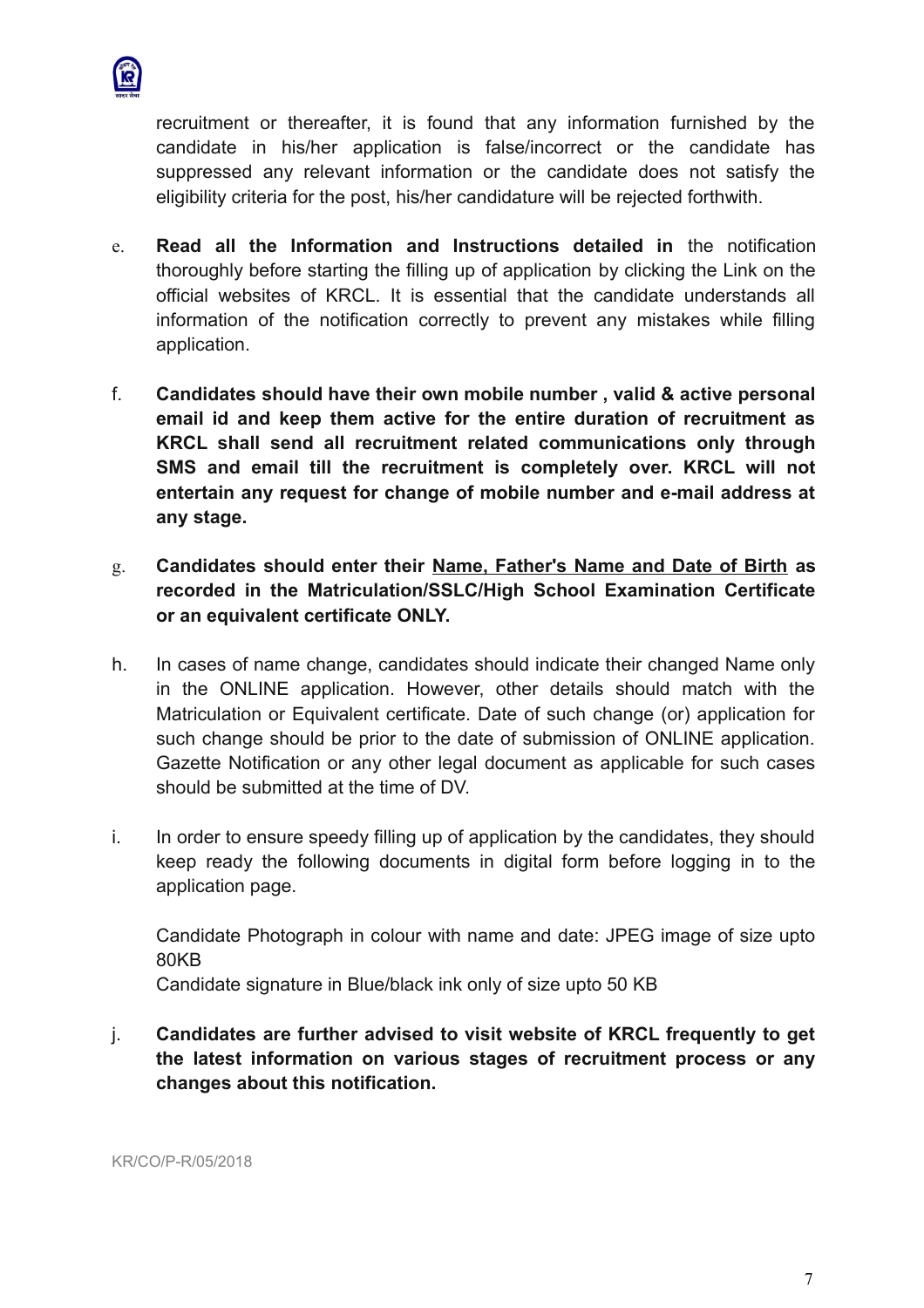

- k. The onus is on the candidates to prove with valid documents that all the information submitted by them in the ONLINE application are true.
	- l. The candidates shall have to register their names. A registration number will be generated. This Registration number will be sent to the candidates mobile number. A link for filling application along with password will be sent to the candidate's email address. On activation of this link, the candidate will get access to the application form.
- m. **Candidates** are advised to keep a print of the application form generated with themselves, however, under no circumstances any **Candidates should send any hard or soft copy of the application or any documents to KRCL. The same should be produced only at the time of DV.**
- n. Candidates are advised to note and preserve their Registration Number for further stages of recruitment process / correspondence with KRCL.
- o. **To avoid last minute rush, candidates are advised in their own interest to submit ONLINE application much before the closing date since there may be a possibility of inability/failure to log on to the website on account of heavy load on the internet or website during last days.**

**8. INVALID APPLICATIONS / REJECTIONS:** Online applications are liable for rejection on the following grounds amongst others:

**Invalid photos** on account of Black and White photo, photo with cap or wearing goggles. photos which are disfigured, small size, full body, only one side view of the face, unrecognizable photos, photostat copy of photo, group photo, photos without name and date and online application without photo among others.

Any other irregularities which are observed and considered as invalid by KRCL.

In **case** the application is rejected, candidates will be able to view their status ONLINE **on the website of KRCL** along with the reason(s) for rejection(s) which is final and binding and no further correspondence shall be entertained on the subject. No refund of examination fee will be made on account of rejection of application. SMS and e-mail alerts shall also be sent to the candidates on their registered mobile numbers and e-mail IDs, as indicated in their ONLINE application. Candidates will not be intimated by post.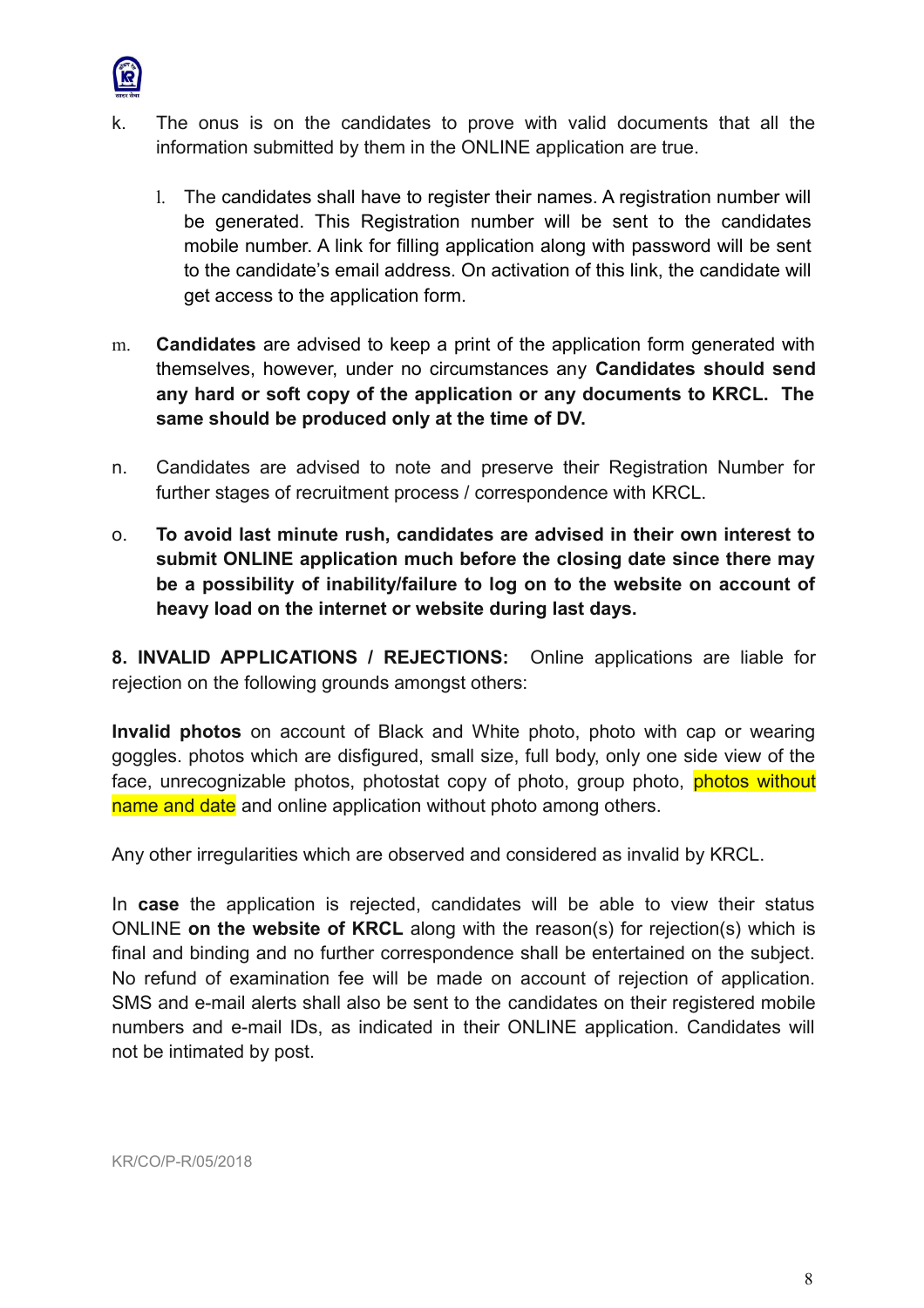

Candidates serving (including those undergoing induction training/probation) in any Central/State Government Department including Railways or PSU may apply directly to KRCL duly informing their Employer. Shortlisted candidates should produce **NOC from the employer on the date of his/her DV** failing which their candidature will be cancelled.

Candidates should note that in case a communication is received from their employer by KRCL **w**ithholding permission to the candidates applying for/appearing at the examination, their application/candidature will be liable to be rejected /cancelled.

# **9.RECRUITMENT PROCESS:**

 Candidate shall make online application only through the link provided on the official website of KRCL.

The recruitment process shall involve, CBT, PET and DV. The date, time and venue for CBT, PET and DV or any other additional activity as applicable shall be fixed by KRCL and shall be intimated to the eligible candidates. Request for any modification in this regard shall not be entertained.

**a. CBT:** The CBT is tentatively scheduled in the month of August – 2018.

The CBT is of screening nature and the standard of questions for the CBT will be generally in conformity with the educational standards as mentioned.

Negative **Marking:** There shall be negative marking for incorrect answers in CBT. **1/3rd** of the marks allotted for each question shall be deducted for each wrong answer.

Electronic gadgets like Mobile phones, Bluetooth devices, pen drive, laptops, calculators, wrist watches or any other communication devices are strictly NOT allowed inside the exam hall. Any infringement of this instruction shall entail summary rejection besides legal action including debarment from future examinations.

Candidates are advised in their own interest not to bring any of the banned items including mobile phones etc. to the venue of the examination, as arrangements for safe keeping cannot be assured.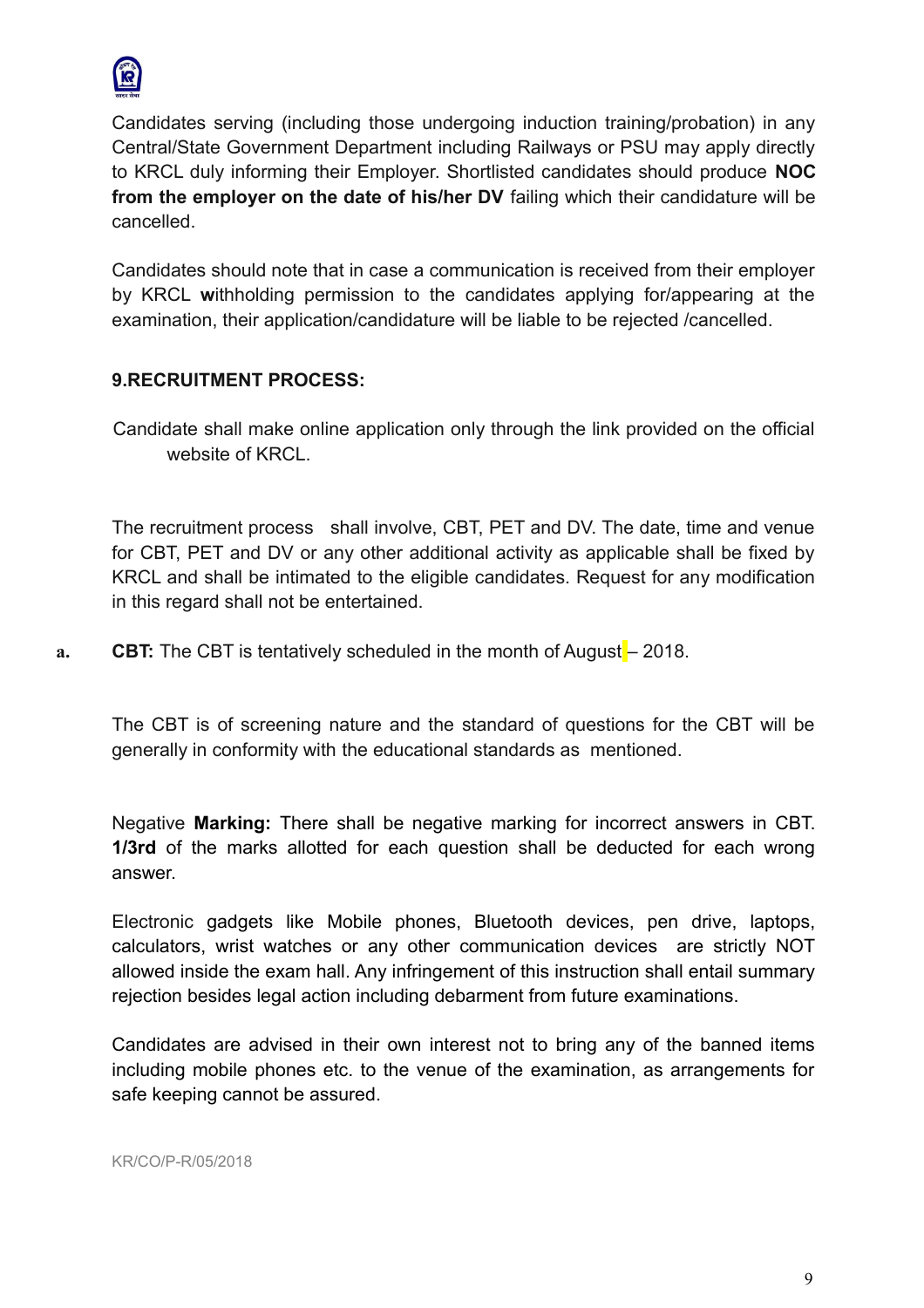

### **b. CBT- Qualifying Marks**

The minimum percentage of marks required to qualify for further process shall be as follows for various categories: UR -40%, OBC-NCL/SC/ST – 30%.,PWD (UR-38 %, Others-28%).

### **c. CBT- Pattern and Syllabus**

Duration: 90 Min, No of Questions: 100

The questions will be of objective type with multiple choices and are likely to include questions pertaining to Common General Awareness .

PET TYPE:Male-Should be able to run a distance of 1000 meters in 4 minutes and 15 seconds in one chance.

Female:Should be able to run a distance of 400 meters in 3 minutes and 10 seconds in one chance.

PET: Physical Efficency Test: Candidates twice the number of vacancies who qualify in CBT will be called for PET- candidates equal to the number of vacancies who qualify in PET will be called for DV. Extra 50% of the number of vacancy who qualify in PET will also be called for DV as a stand by. PET is qualifying in nature.

NOTE: Persons with disabilities are exempted from appearing for PET. However after qualifying in CBT, such candidates will have to pass the medical examination prescribed for persons with disabilities.

#### **i. Common General Awareness:**

#### **i.i Mathematics**

Number system, BODMAS, Decimals, Fractions, LCM, HCF, Ratio and Proportion, Percentages, Mensuration, Time and Work; Time and Distance, Simple and Compound Interest, Profit and Loss, Algebra, Geometry and Trigonometry, Elementary Statistics, Square Root, Age Calculations, Calendar & Clock, Pipes & Cistern etc.

## **i.ii General Intelligence and Reasoning**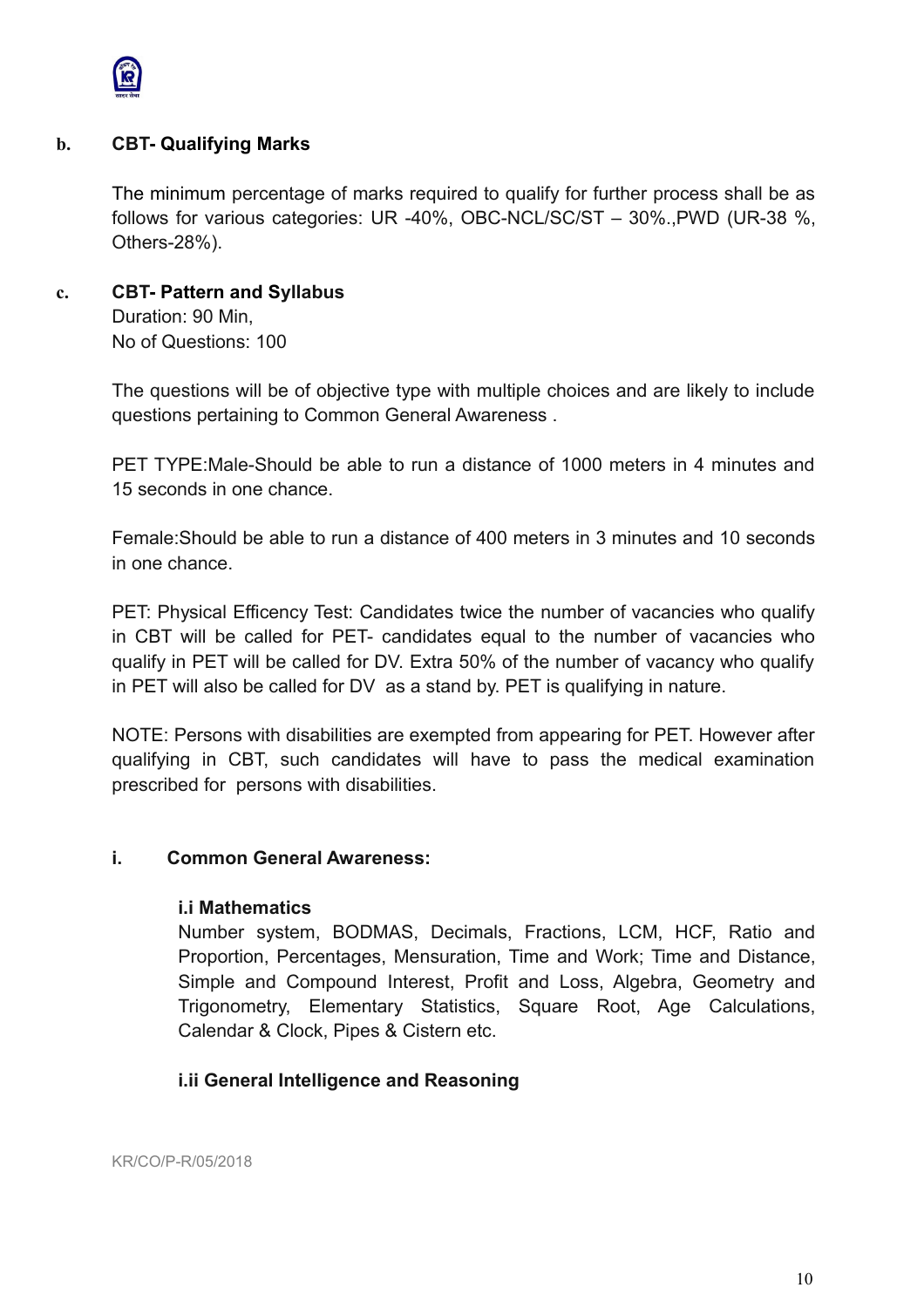

Analogies, Alphabetical and Number Series, Coding and Decoding, Mathematical operations, Relationships, Syllogism, Jumbling, Venn Diagram, Data Interpretation and Sufficiency, Conclusions and Decision Making, Similarities and Differences, Analytical reasoning, Classification, Directions, Statement – Arguments and Assumptions etc.

# **i.iii General Science**

The syllabus under this shall cover Physics, Chemistry and Life Sciences of 7 th standard level.

i.iv **General awareness and current affairs** in Science & Technology, Sports, History, GeographyCulture, Personalities, Economics, Politics and other subjects of importance.

**d. Dates** of examinations will also be published on the websites of KRCL. Thereafter, ecall letters for CBT can be downloaded from KRCL website. The exam centre, date indicated in the call letter shall be final.

# **10. MEDICAL STANDARDS FOR THE POSTS:**

Candidates called for DV will have to pass requisite medical fitness test(s) The expenses towards the medical examination shall be borne by the candidate. Visual Acuity Standard is one of the important criteria of medical fitness of railway staff. The medical requirements for all the post notified are outlined below:

|   | <b>Medical</b> General<br><b>Categor Fitness</b> |                                                                                | <b>Post</b>            | <b>Visual Acuity</b>                                                                                                                                                                                                            |  |  |
|---|--------------------------------------------------|--------------------------------------------------------------------------------|------------------------|---------------------------------------------------------------------------------------------------------------------------------------------------------------------------------------------------------------------------------|--|--|
|   |                                                  |                                                                                |                        |                                                                                                                                                                                                                                 |  |  |
|   | Aye-2                                            | Physically fit<br>in all respect                                               | <b>Asst Points Man</b> | Distant vision-6/9,6/9<br>without glasses, Near<br>vision-Sn 0.6,0.6.                                                                                                                                                           |  |  |
| 2 | Aye-3                                            | Physically fit<br>in all respect                                               | Track Man              | Distant vision-6/9,6/9 with<br>or without glasses, power<br>of glass not to exceed +/-<br>2 D, Near vision-Sn 0.6,0.6.                                                                                                          |  |  |
|   | 3 Bee-1                                          | Physically fit<br>in allrespect-<br>except those<br>appearing as<br><b>PWD</b> | Khalasi                | Distant vision-6/9,6/12 with<br>(Electrical, S&T, Mechanical) or without glass, power of<br>glass not to exceed +/- 4<br>D. Near vision -Sn n0.6,0.6<br>with or without glasses,<br>where reading or close<br>work is required. |  |  |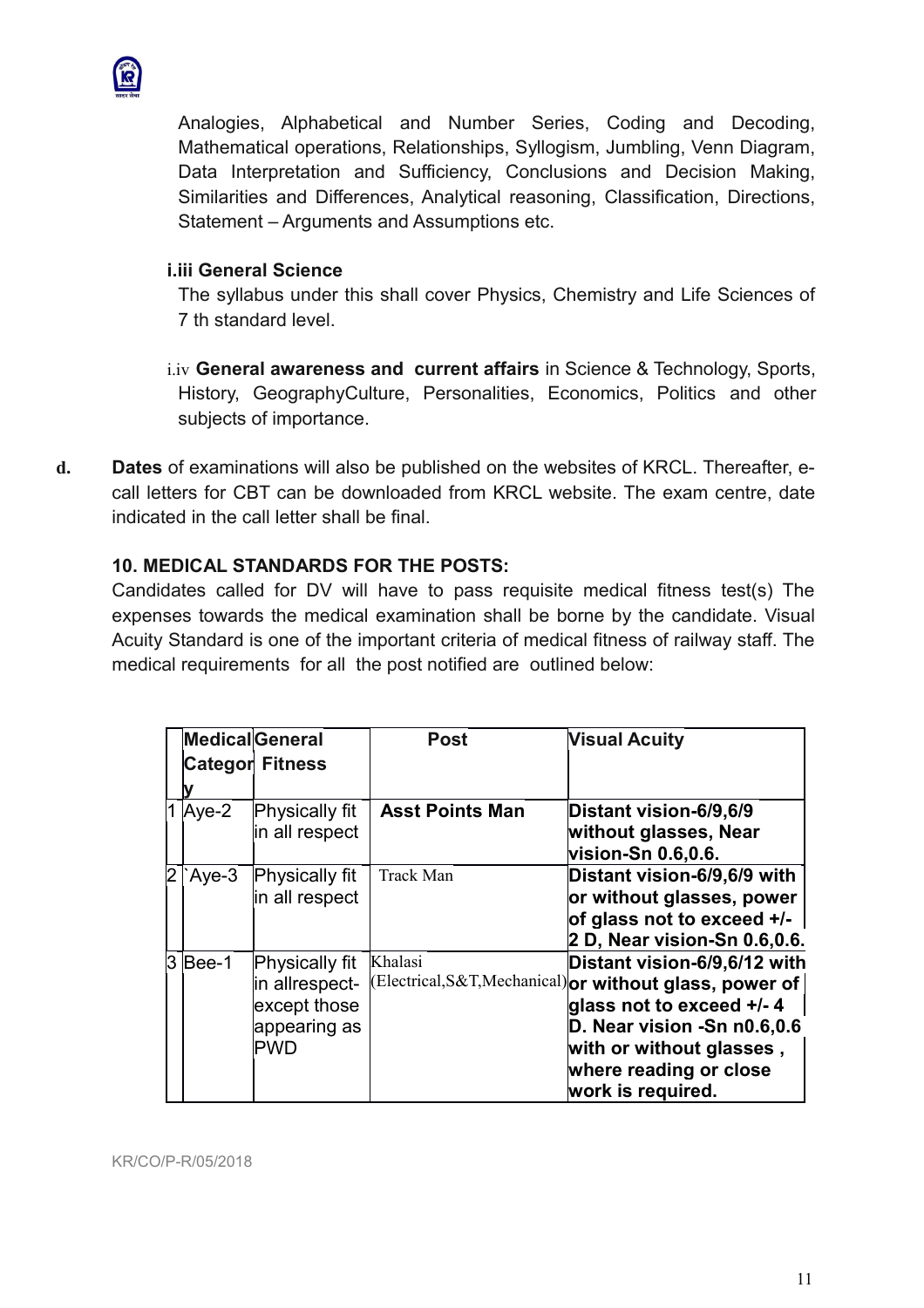

Candidates who have undergone Lasik surgery or any other surgical procedure to correct refractory error are not eligible for the post having Medical Standard of Aye-2, ,Aye-3 and Bee-1.

The above medical standards are only general in nature, indicative and not exhaustive. The selected candidates shall have to undergo a detailed medical examination as per KRCL Medical Manual.

Candidates must ensure that they fulfill the prescribed medical standards for the post they are opting for. Candidates who are found medically unsuitable for the opted post shall not be given any alternative appointment.

# **11. EXAMINATION FEE:**

Candidates applying for the posts in this notification have to pay the prescribed fee as per their category detailed below:

|                | <b>SN Candidate Categories</b>                                                                                               | Fee              |
|----------------|------------------------------------------------------------------------------------------------------------------------------|------------------|
|                | For all candidates except the fee concession categories<br>mentioned below at SI No 2                                        | <b>Rs. 500/-</b> |
| $\overline{2}$ | For Candidates belonging to SC / ST / Ex-Serviceman / PWD   Rs. 250/-*<br>Female / Minorities / Economically backward class. |                  |
|                | *This fee of Rs 250 shall be refunded duly deducting bank<br>charges as applicable, on appearing CBT.                        |                  |

**12. MODES OF PAYMENT OF FEE:** ONLINE fee payment through internet banking or debit/credit cards upto 21/06/2018 till 23.55 Hrs. All applicable service charges shall be borne by the candidate.

Minorities include Muslims, Christians, Sikhs, Buddhists, Jains and Zoroastrians (Parsis) subject to revision/deletion/inclusion if any received till the closing date of this notification

Minority candidates claiming waiver of examination fee will be required to furnish, at the time of DV, 'Minority Community Declaration' affidavit on non-judicial stamp paper that they belong to any of the above minority communities, failing which their candidature will be rejected.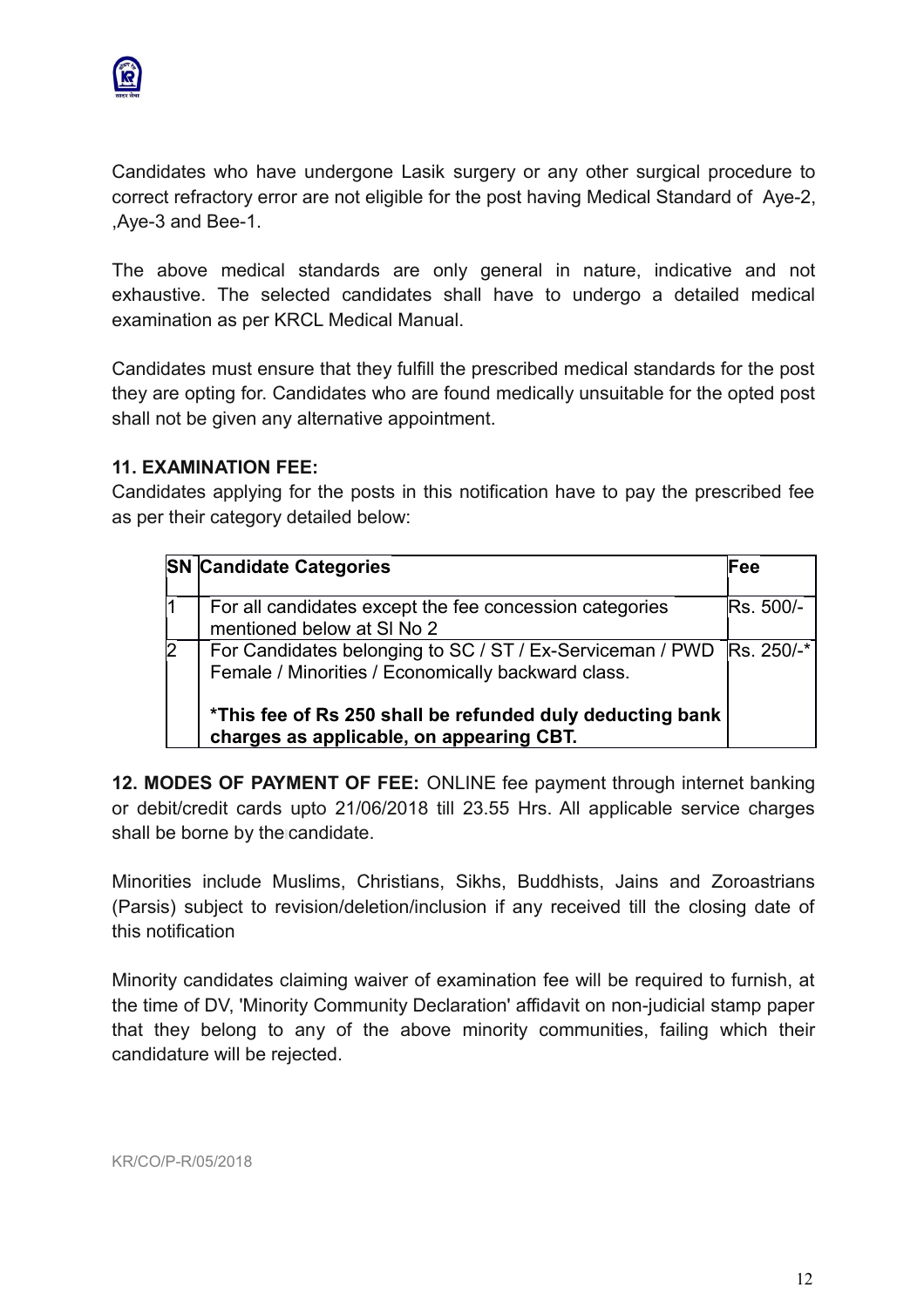

Economically Backward Class (EBC) candidates are those whose annual family income is less than Rs 50,000/-. Such candidates should have valid Income Certificate in the prescribed format or on the letterhead of the Issuing Authority to this effect. The certificate details should be filled in the online application and same should be submitted at the time of DV. Candidates having BPL card and Izzat MST are also eligible for fee concession under EBC and all these candidates seeking fee concession should fill in the relevant details in the ONLINE application.

The Exam Fee is Refundable to candidates from exempted categories who have appeared in CBT, the exam fee of Rs. 250/-paid by them through online payment (Debit Card, Credit Card and Net Banking) shall be refunded duly deducting bank charges to the same account from which the online payment was made.

# **13. HALL TICKET (e-call letter) FOR CBT**

Candidates can verify their eligibility status from the website of KRCL. SMS and email messages will be sent to all eligible candidates about the e-call letter details. Eligible candidates can download e-call letter from KRCL website about 10 days before the date of the CBT,PET, DV (as applicable)

## **No call letter will be sent to candidates by post**.

Mere issue of e-call letter to the candidates will NOT imply that their candidature has been finally accepted by KRCL.

Candidates should read the instructions on the e-call letter carefully and follow them scrupulously. Failure to comply with the instructions may lead to cancellation of their candidature.

In case of SC/ST candidates who have uploaded the details of their community certificate for availing the benefit of free travel authority (Sleeper Class Railway Pass), the e-call letter for CBT /PET and DV (as applicable) will contain the free travel authority and such candidates will be allowed to book ticket on submission of self-attested photo copy of e-call letter and SC/ST certificate. **During the journey, these candidates should carry original SC/ST certificate and one original prescribed proof of identity for undertaking journey failing which they will be treated as travelling without ticket and charged accordingly.**

Any attempt to misuse this travelling authority shall lead to rejection of candidature at any stage of the selection process including debarment for future examinations.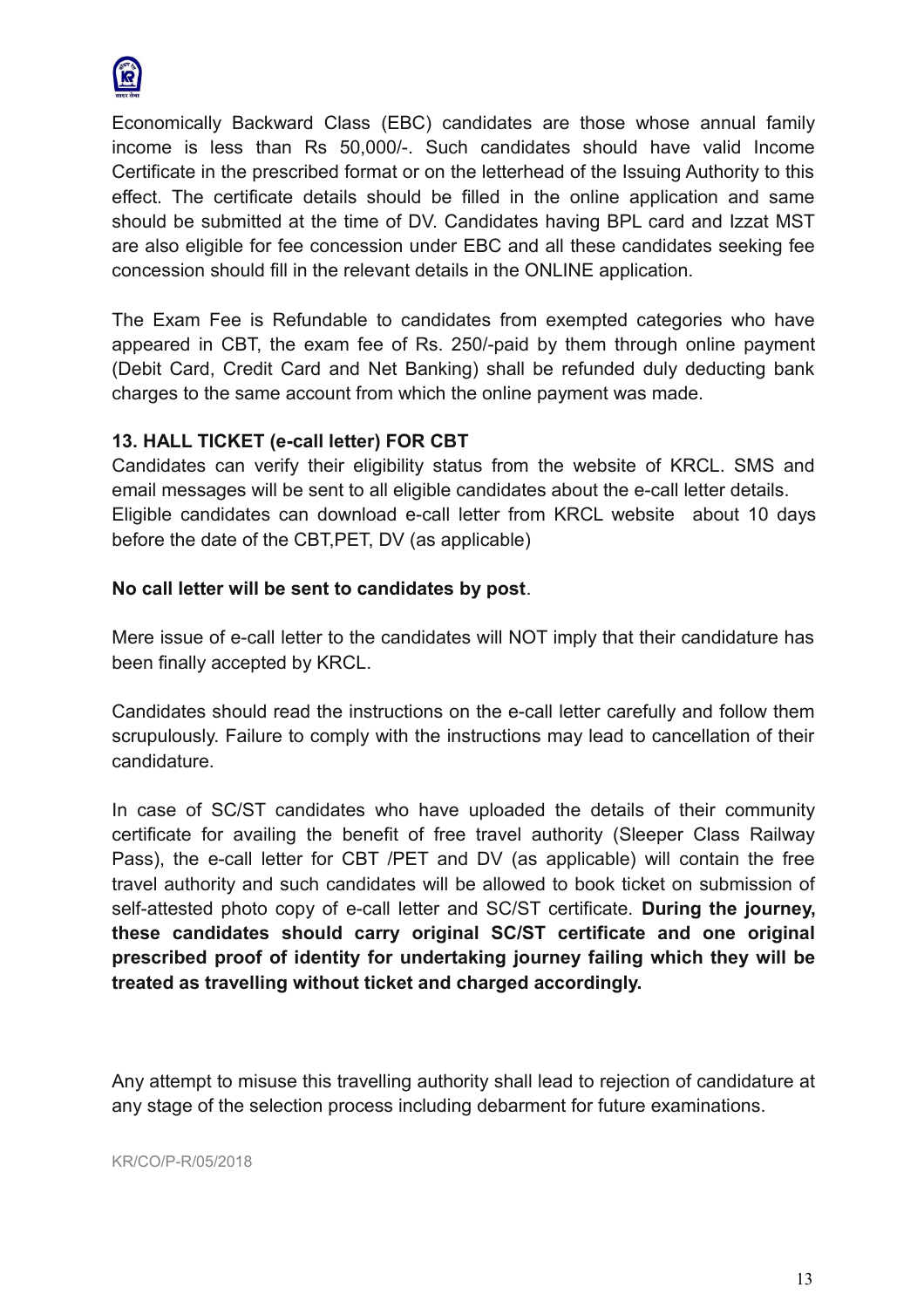

**Candidates must bring their e- call letters along with a valid Photo ID (viz. Voter Card, Aadhaar Card, printout of e-Aadhaar, Driving License, PAN card, Passport, Identity Card issued by the employer in case the candidate is a Govt. Employee in ORIGINAL to the examination hall, failing which candidates shall NOT be allowed to appear for the CBT /PET/ DV (as applicable).** 

**Candidates must also bring one colour photograph (of size 35mm x 45mm) which was uploaded in the application, with clear front view of the candidate without cap and sunglasses, for appearing in the CBT/PET/ DV (as applicable).**

**Candidates should leave the spaces provided in the e-call letter for writing selfdeclaration paragraph, signature and Left Thumb Impression (LTI) unfilled while coming for the exam.**

Candidates will have to write the paragraph of self-declaration, sign and affix LTI at the venue of the CBT in the presence of the Invigilator at the Examination Hall ONLY and hand over the same to the Invigilator before the conclusion of the examination. Candidates writing the self-declaration para and/or signing in CAPITAL letters will be rejected.

# **14. VERIFICATION OF ORIGINAL DOCUMENTS AND FORMAT OF CERTIFICATES:**

Based on the performance of candidates in CBT subject to their qualifying the same candidates two times the number of vacancies will be called for PET, subsequently number of candidates equal to the number of vacancy will be called for DV. . In addition, candidates equal to 50% (may increase or decrease at the discretion of KRCL) of the number of vacancy for various posts will also be called for DV. These additional candidates will, however, be considered for empanelment only if there is a shortfall in empanelment from the merit list or/and as replacement against the shortfall on account being medically unfit or non-joining of recommended candidates in the working post or/and any other special requirements.

In case of two or more candidates securing same marks, their merit position shall be determined by age criteria i.e., older person shall be given higher seniority.

**Appointment of selected candidates is subject to their passing requisite Medical Fitness Test to be conducted by KRCL cost of which will be borne by the candidate, final verification of educational and community certificates and verification of antecedents/character of the candidates.**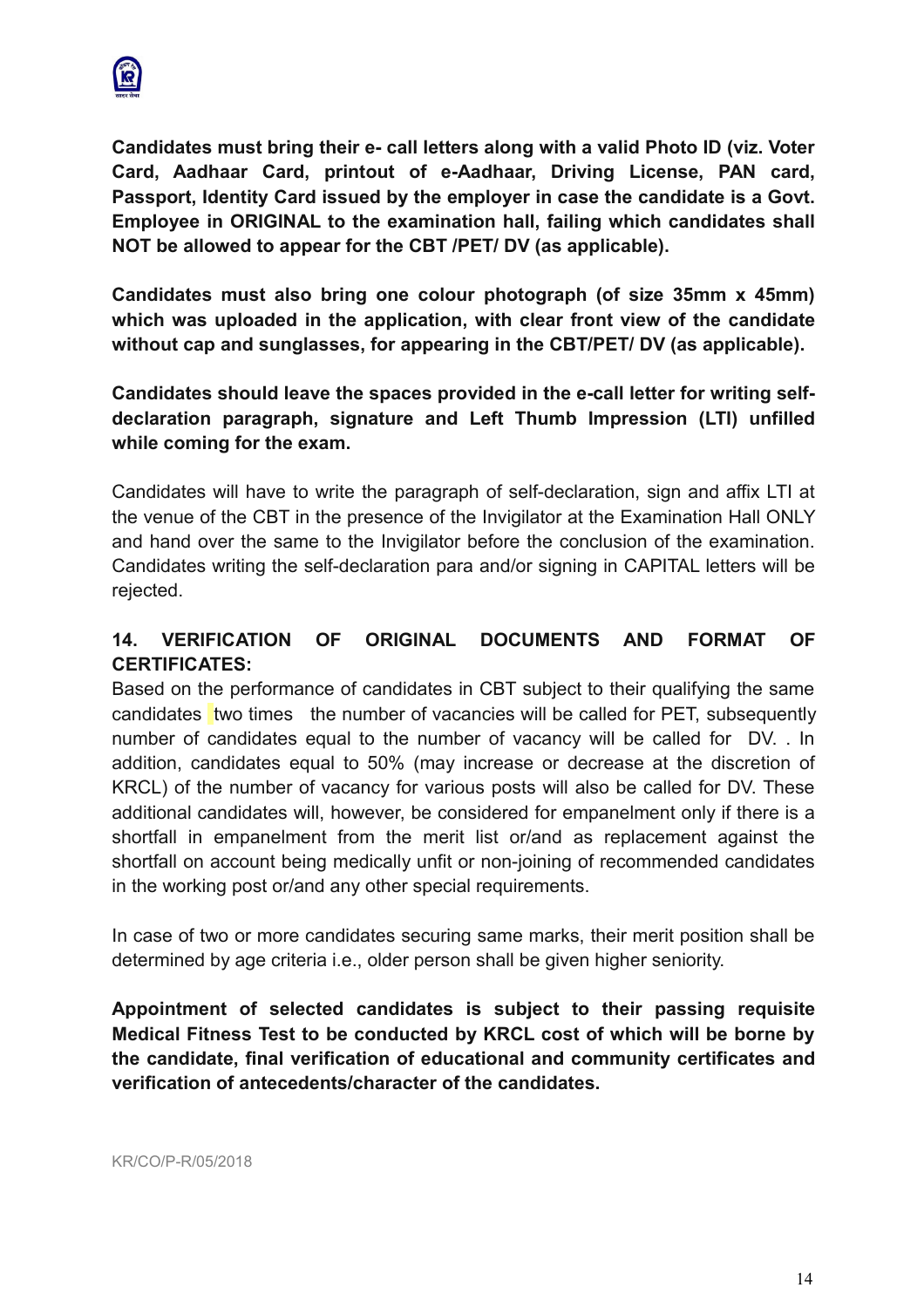

KRCL may reject the candidature of any applicant at any stage of recruitment process in case the candidate is found to be not fulfilling the requisite criteria and if appointed, such a candidate shall be removed from service summarily.

Candidates shortlisted for DV are required to produce all original documents along with two sets of self-attested photo copies of all documents at the time of DV.

All certificates should be either in English or in Hindi only. Where certificates are not in English / Hindi, self-attested translated version (In Hindi / English) should be produced wherever / whenever required. Certificates produced during the DV should be strictly in the prescribed formats.

No additional time will be given to the candidates not producing their original certificates on their date of DV and the candidature of such candidates is liable to be forfeited.

# **Documents to be brought by candidates in original (as applicable) for verification at the time of DV are as indicated below:**

a. Land Loser Candidates should invariably produce the following documents along with those other documents mention below as applicable

- i. Attested photo copy of land loser certificate issued by SLAO as Annexure -1
- ii. Attested photo copy of certificate issued by Tehsildar indicating the percentage of land lost with respect to the total land holding of the land loser – As per Annexure -II (including all survey numbers). Details on SLAO and Tehsildar certificates should match.
- iii. Proof of relationship with the land loser issued by Revenue authorities along with Affidavit on Rs.100/- stamp paper.
- iv. Undertaking on Rs.100/- stamp paper as per KRCL format given below (Not required from SC/ST candidates). As per Annexure - III
- v. Attested photocopy of RTC documents of land (7/12 etc) pertaining to the year of acquisition of land by Konkan Railway. (Document of recent date not accepted). Candidates should ensure that the land acquired details and names of land losers are matching in both SLAO and Tahsildar certificates. In case of death of land loser (whose name figures in SLAO and Tahsildar certificate), legal heir certificate and death certificate should be attached.

b. Matriculation/High School Examination Certificate or Equivalent certificate as Proof for Date of Birth and Matriculation Qualification. (The candidates' name and the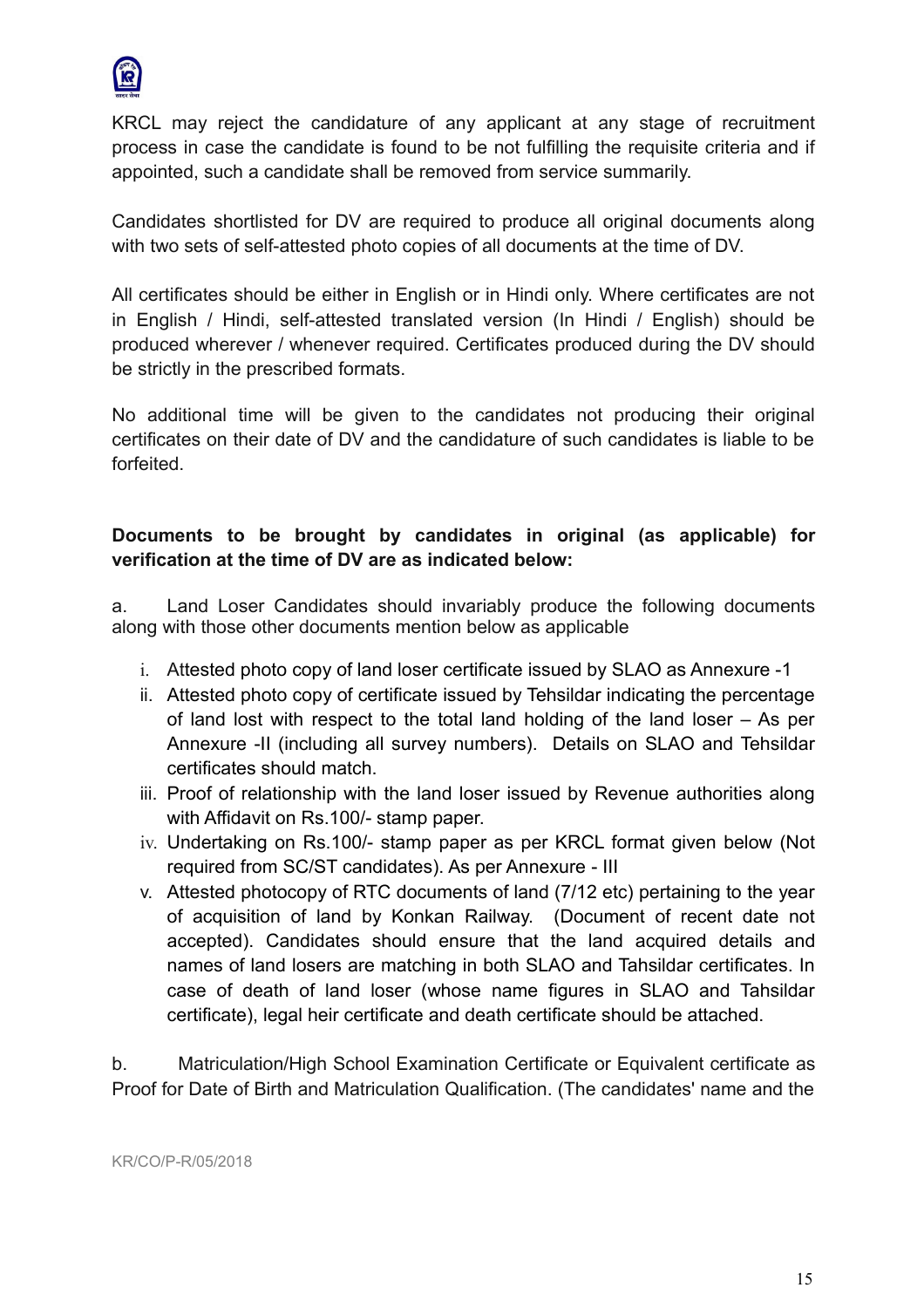

father/ mothers' name mentioned in the application will be verified with reference to the names mentioned in this certificate.)

- c. SSC/HSC certificate
- d. Photo Copy of both sides of Aadhaar Card.
- e. Certificate of domicile indicating the candidate belongs to States of Maharashtra/ Goa / Karnataka.
- f. SC/ST certificate in the format as per Annexure IV.
- g. OBC-NCL certificate in the format as per Annexure V
- h. Income Certificate for Waiving Examination Fee for Economically Backward Classes as per Annexure – Vl.
- i. Minority Community declaration on Non-judicial Stamp Paper as Annexure VII.
- j. NOC from current employer with date of appointment if candidate is a serving employee.
- k. Original discharge certificate for Ex-serviceman. NOC from Serving Defence Personnel with probable date of discharge (if applicable)
- l. Gazette notification and/or any Legal document in case of formal change of name .
- m. Certificate of PWD

KRCL reserve the right to introduce additional CBTs, additional DV etc. without assigning any reason.

# **15. IMPORTANT INSTRUCTIONS**

- i. The selected candidates can be posted and transferred anywhere in the area of operation of Konkan Railway Corporation Ltd, including its project sites. However, the employees of Konkan Railway Corporation Ltd. are not eligible for transfer to other Zonal Railways.
- ii. Admission to all stages of recruitment process shall be purely provisional, subject to the candidates satisfying the prescribed eligibility conditions.
- iii. Signatures of the candidates on all documents should be identical, either in English or Hindi. Signatures in different style or language at the time of CBT, PET and DV etc. (as applicable) may result in cancellation of candidature.
- iv. KRCL reserves the right to cancel the notified vacancies at its discretion and such decision will be final and binding on all. In the event of cancellation of notified vacancies, the examination fee paid by the candidates will not be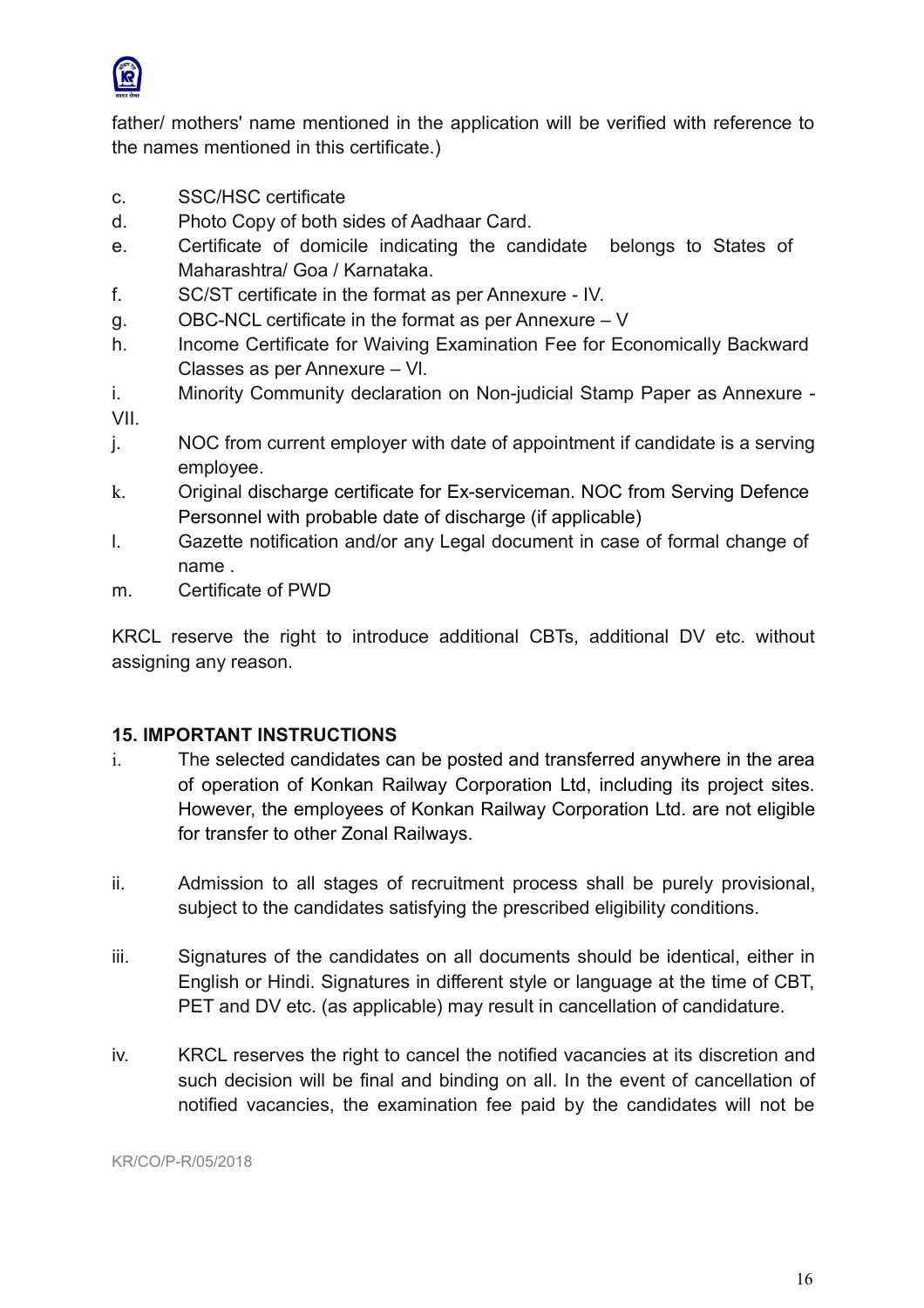

refunded except for candidates of exempted categories who have attended the CBT.

- v. Selection by KRCL does not confer upon candidates any right of appointment in KRCL the appointment shall be subject to availability of vacancies and satisfying all eligibility criteria including antecedents and character.
- vi. Selected candidates will have to undergo training wherever prescribed and during training period only stipend will be paid as applicable.
- vii. Selected candidates have to execute Security and/or Indemnity Bond wherever necessary.
- viii. Ordinarily, a KRCL servant shall be employed throughout his/her service on KRCL jurisdiction including project sites and shall have no claim as a right for transfer to any zone or division of Indian Railway or Production Units or Railway PSU or any other Railway establishment.
- ix. Free Sleeper Class Railway Pass admissible to SC/ST candidates will be part of e-call letter when they are called for various stages of selection viz. CBT,/PET/ DV (as applicable) as per the details of valid caste certificate furnished in ONLINE application.
- x. KRCL reserve the right to incorporate any subsequent changes/ modifications/ additions in the terms & conditions of recruitment under the notification as necessitated and applicable.
- xi. KRCL does not accept any responsibility for the candidates not being able to submit their application within the last day on account of aforesaid reasons or any other reason.
- xii. A candidate in whose case a certificate of eligibility is necessary may be admitted to the examination. However, the necessary certificate of Eligibility issued by the appropriate authority has to be submitted during DV failing which his/her candidature shall be rejected.

# **16. IMPERSONATION / SUPPRESSION OF FACTS - WARNING:**

Any candidate found using unfair means of any kind in the examination, sending someone else in his/her place to appear in the examination, attempt to impersonate will be debarred from appearing in all the examinations of KRCL for lifetime. He/she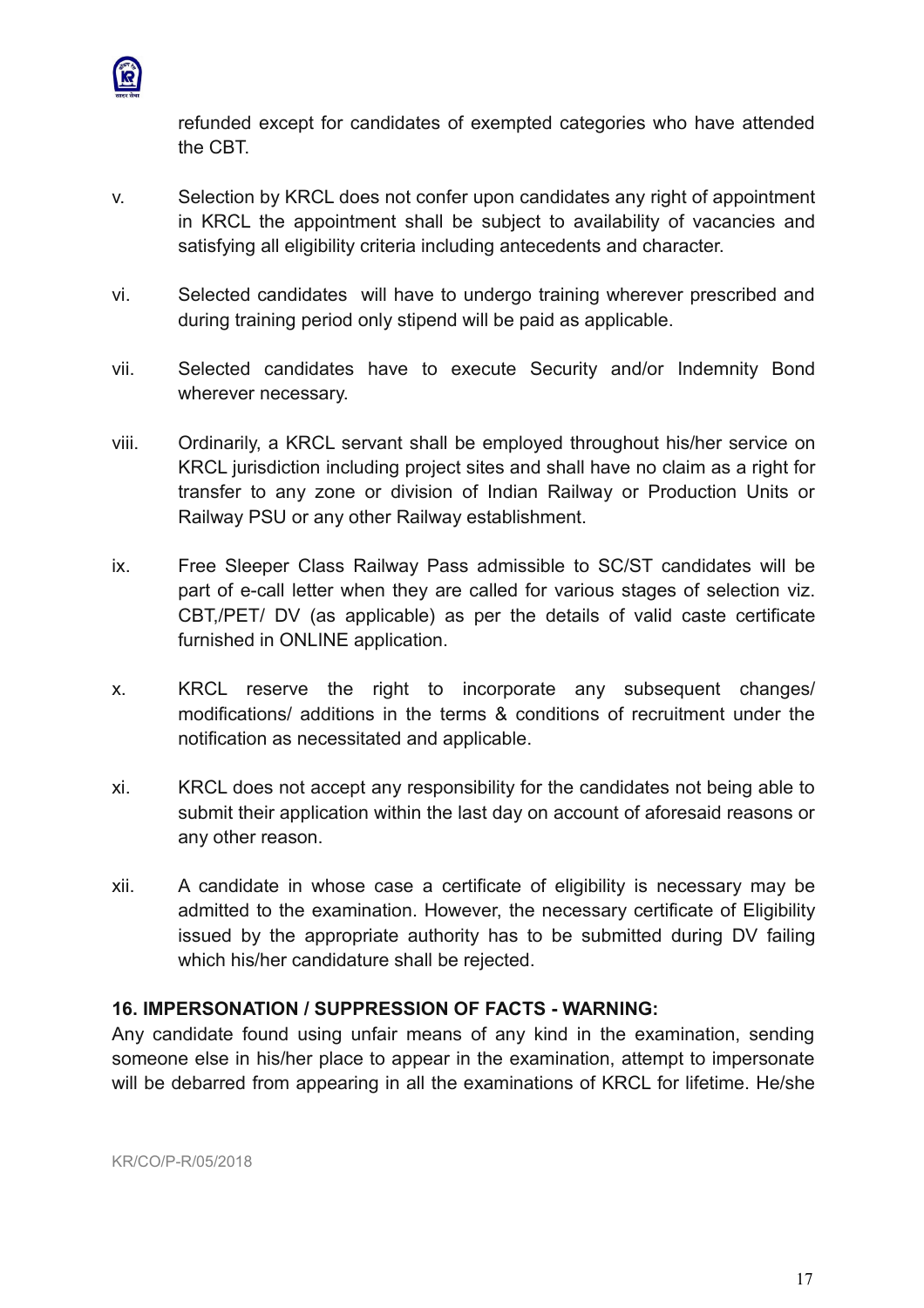

will also be debarred from getting any appointment in KRCL and if already appointed, will be dismissed from service. Such candidates are also liable for legal prosecution.

Furnishing of any false information to KRCL or deliberate suppression of any information at any stage will render the candidate disqualified and debarred from appearing at any selection or examination for appointment on KRCL and if appointed the service of such candidate is liable to be terminated.

Candidates found submitting forged/fake certificates/documents of any kind for securing eligibility and/or obtaining privileges, including free travel for appearing in the examination shall lead to rejection of their candidature for the particular recruitment for which he/she has applied. Further, he/she will also be debarred from all examinations conducted by KRCL for a period of 2 years/for life as deemed fit and legal action will be initiated, if warranted.

Candidate shall not bring in or attempt to bring in any political or other influence to further his/her interest in respect of the recruitment. Candidature of such candidates is liable to be rejected.

# **17. MISCELLANEOUS:**

KRCL reserve the right to conduct additional CBT/ PET/DV (as applicable) at any stage. KRCL also reserve the right to cancel part or whole of any recruitment process at any stage for any of the categories notified in this notification without assigning any reason thereof.

The decision of KRCL in all matters relating to eligibility, acceptance or rejection of ONLINE applications, issue of free Rail Passes, penal action for false information, modification of vacancies, mode of selection, conduct of CBT/PET, allotment of examination centres, selection, allotment of posts to selected candidates etc., will be final and binding on the candidates and no enquiry or correspondence will be entertained by KRCL in this regard.

KRCL will not be responsible for any inadvertent errors.

Any legal issues arising out of this notification shall fall within the legal jurisdiction High Court Mumbai

## **18. WARNING: -**

Beware of touts and job racketeers trying to deceive by false promises of securing job in KRCL either through influence or by use of unfair and unethical means. KRCL has not appointed any agent(s) or coaching centre(s) for action on its behalf.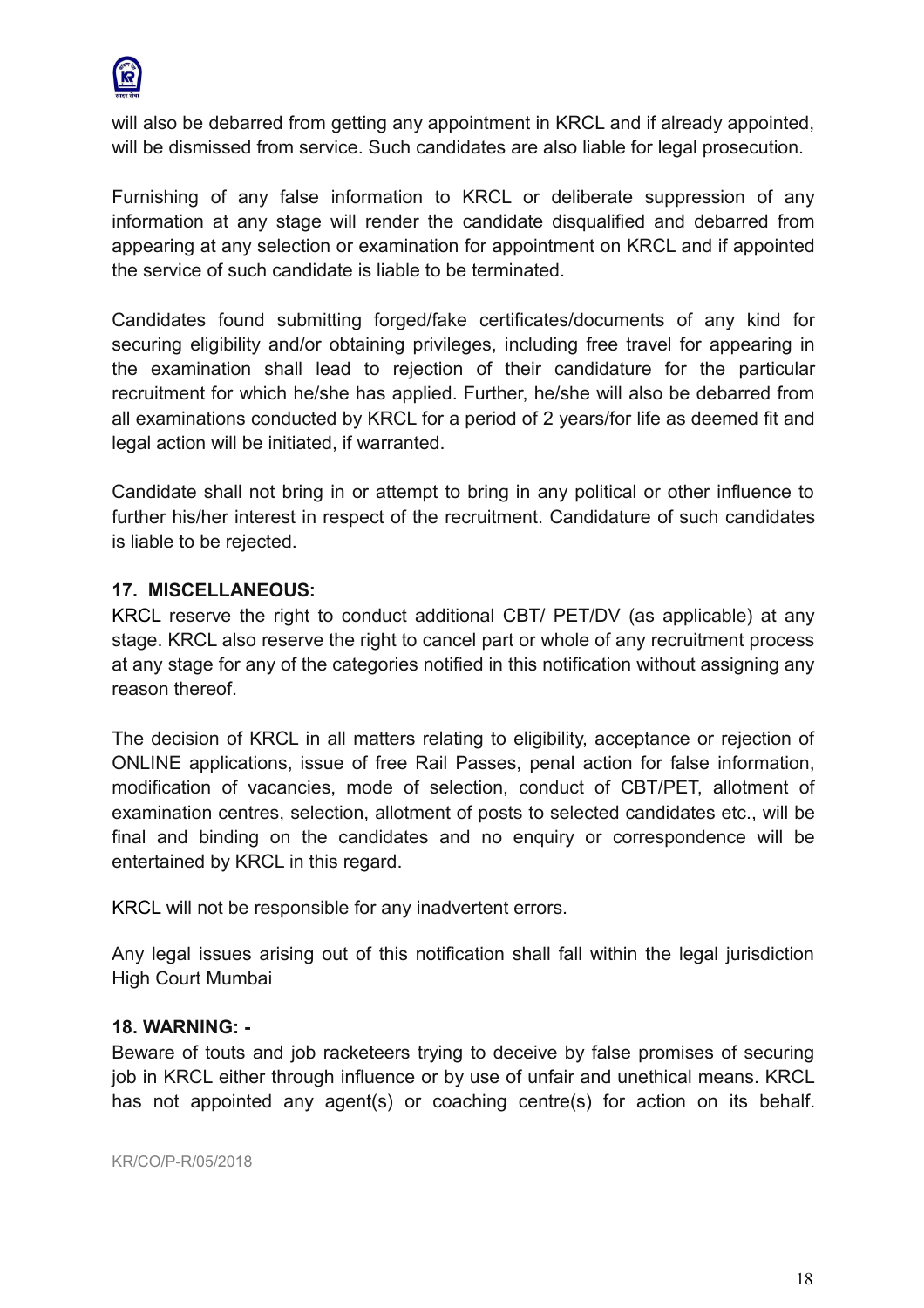

Candidates are warned against any such claims being made by persons/agencies. Candidates are selected purely as per merit. **Beware of unscrupulous elements and do not fall in their trap. Candidates attempting to influence KRCL directly or indirectly shall be disqualified and legal action can be initiated against them.**

 $()()()()()()()$ 

#### **Annexure -I For Land Loser Candidate KRCL'S LAND LOSERS CERTIFICATE**

| 2. If jointly held, furnish the names of all the joint holders:                                                                                                                                                                                                                                                                                                                                      |
|------------------------------------------------------------------------------------------------------------------------------------------------------------------------------------------------------------------------------------------------------------------------------------------------------------------------------------------------------------------------------------------------------|
|                                                                                                                                                                                                                                                                                                                                                                                                      |
| 2.                                                                                                                                                                                                                                                                                                                                                                                                   |
| 3.                                                                                                                                                                                                                                                                                                                                                                                                   |
|                                                                                                                                                                                                                                                                                                                                                                                                      |
|                                                                                                                                                                                                                                                                                                                                                                                                      |
|                                                                                                                                                                                                                                                                                                                                                                                                      |
|                                                                                                                                                                                                                                                                                                                                                                                                      |
| 4. Description of land and Survey:                                                                                                                                                                                                                                                                                                                                                                   |
| 1. Village No. _________________                                                                                                                                                                                                                                                                                                                                                                     |
| 2. Taluka                                                                                                                                                                                                                                                                                                                                                                                            |
| 3. District                                                                                                                                                                                                                                                                                                                                                                                          |
| (a) Total area of place of land affected by KRCL _______________________________                                                                                                                                                                                                                                                                                                                     |
|                                                                                                                                                                                                                                                                                                                                                                                                      |
|                                                                                                                                                                                                                                                                                                                                                                                                      |
|                                                                                                                                                                                                                                                                                                                                                                                                      |
|                                                                                                                                                                                                                                                                                                                                                                                                      |
| 6. Whether State Govt, has allotted<br>any other benefit such as another<br>piece of land in lieu of the land lost.<br><u> 2008 - Anglet Andrew Maria (1988), ang kapalalang pangangang manang manang manang manang manang manang manang</u><br>If so please state details.<br><u> 1989 - Johann John Stoff, deutscher Stoffen und der Stoffen und der Stoffen und der Stoffen und der Stoffen u</u> |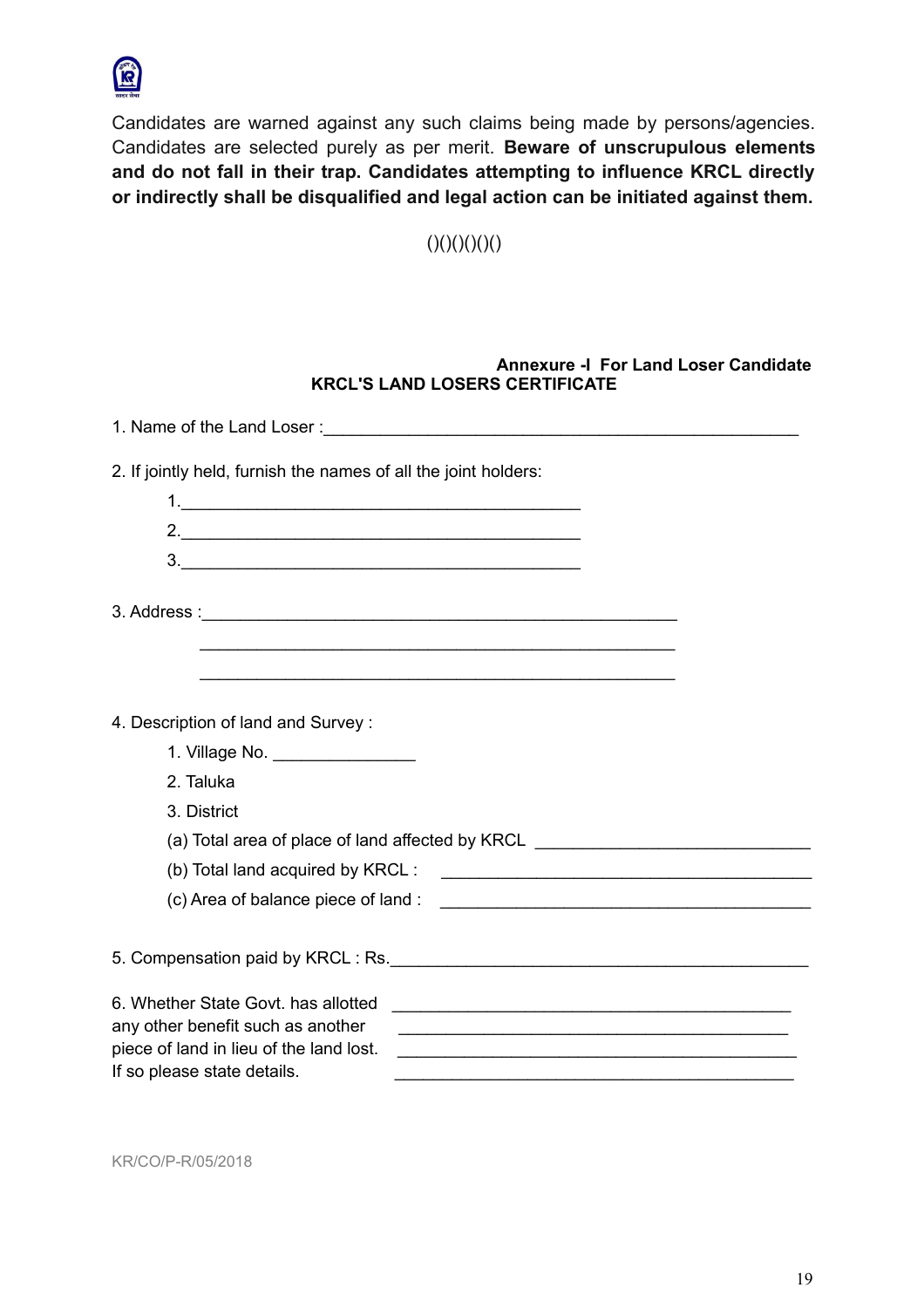| SLAO's record                  |                                                                                                                                                                                                                                      |
|--------------------------------|--------------------------------------------------------------------------------------------------------------------------------------------------------------------------------------------------------------------------------------|
|                                | <b>Name signature and Designation</b><br>(To be signed by SLAO)                                                                                                                                                                      |
|                                |                                                                                                                                                                                                                                      |
|                                |                                                                                                                                                                                                                                      |
|                                | Counter signed and certified that the above information is as per KRCL record<br><b>Annexure -II</b>                                                                                                                                 |
|                                | <b>For Land Loser Candidate</b>                                                                                                                                                                                                      |
|                                | <b>TAHSILDAR'S CERTIFICATE</b>                                                                                                                                                                                                       |
|                                |                                                                                                                                                                                                                                      |
|                                | Issuing Office: <u>Commission Commission Commission Commission Commission Commission Commission Commission Commission Commission Commission Commission Commission Commission Commission Commission Commission Commission Commiss</u> |
|                                | This is to certify that Shri./Smt.                                                                                                                                                                                                   |
|                                |                                                                                                                                                                                                                                      |
| Project.                       |                                                                                                                                                                                                                                      |
|                                | The details are as under : Name of Village/Location ____________________________                                                                                                                                                     |
| Survey No.                     |                                                                                                                                                                                                                                      |
| Name of land Owner             | : ___________________________ as per revenue record before acquisition)                                                                                                                                                              |
| Name of joint landholders      |                                                                                                                                                                                                                                      |
|                                | Total land before acquisition : ________________________________(including all Survey Nos.)                                                                                                                                          |
| Land acquired for KRCL Project |                                                                                                                                                                                                                                      |
| <b>Total land balance</b>      | <u> 1989 - Johann John Stone, markin film yn y brenin y brenin y brenin y brenin y brenin y brenin y brenin y br</u>                                                                                                                 |
| %age of land acquired          | <u> 1989 - Johann John Stein, marwolaethau (b. 1989)</u>                                                                                                                                                                             |

**Tahsildar** 

KR/CO/P-R/05/2018

.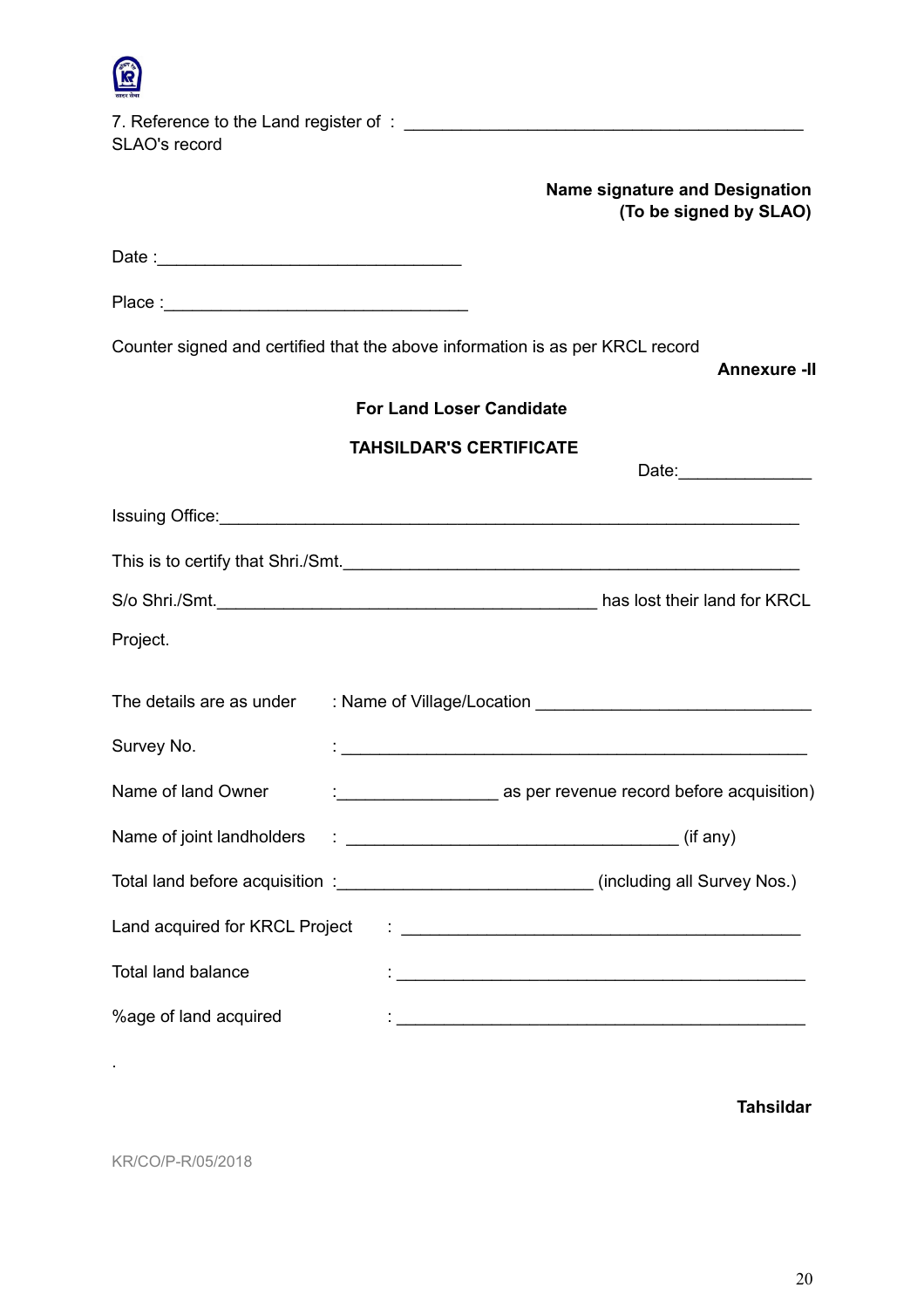

**(Name with seal)**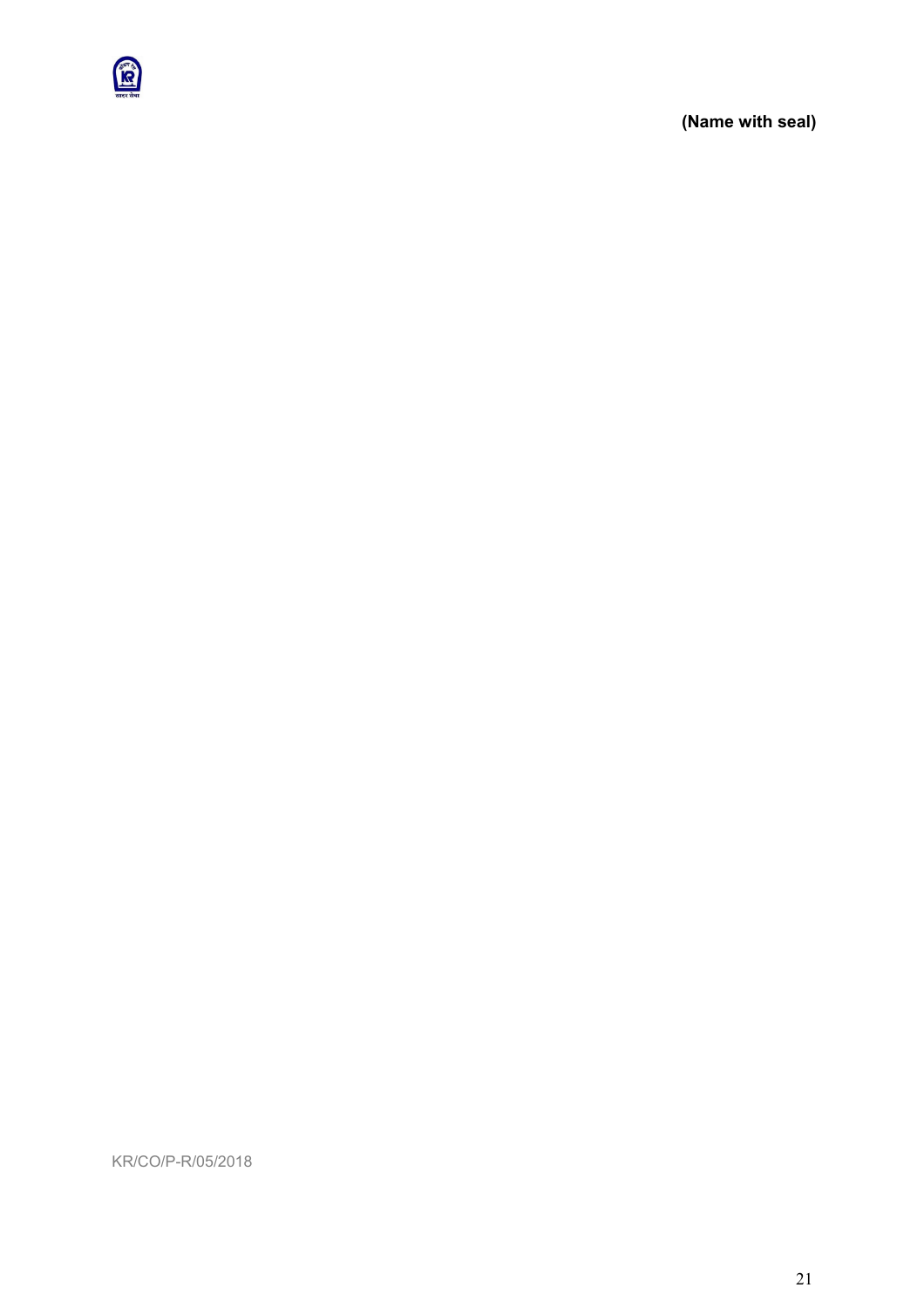

**Annexure - III**

#### **For Land Loser Candidate**

## **UNDERTAKING (Undertaking to be signed by the candidate)**

| Shri./Smt.                                                                                               | ,S/o,   |  |
|----------------------------------------------------------------------------------------------------------|---------|--|
| who is a sole/joint land owner of land located at Village                                                | ,Taluka |  |
| District _____________________, Survey no.s ________________________, hereby certify that, no other      |         |  |
| member from the family/families of the above sole/joint land is employed in KRCL on the ground of        |         |  |
| being a land loser, in any form. (For this purpose, the land belonging to the owner(s) in various survey |         |  |
| nos. will be considered as a single land holding only and land acquired by Konkan Railway from this      |         |  |
| would be considered as single land acquisition).                                                         |         |  |
|                                                                                                          |         |  |

Date :\_\_\_\_\_\_\_\_\_\_\_\_\_\_\_\_\_\_\_\_\_\_\_\_ Signature of the candidate:\_\_\_\_\_\_\_\_\_\_\_\_\_\_\_\_\_\_\_\_\_\_ Place :\_\_\_\_\_\_\_\_\_\_\_\_\_\_\_\_ Name of the candidate:\_\_\_\_\_\_\_\_\_\_\_\_\_\_\_\_\_\_\_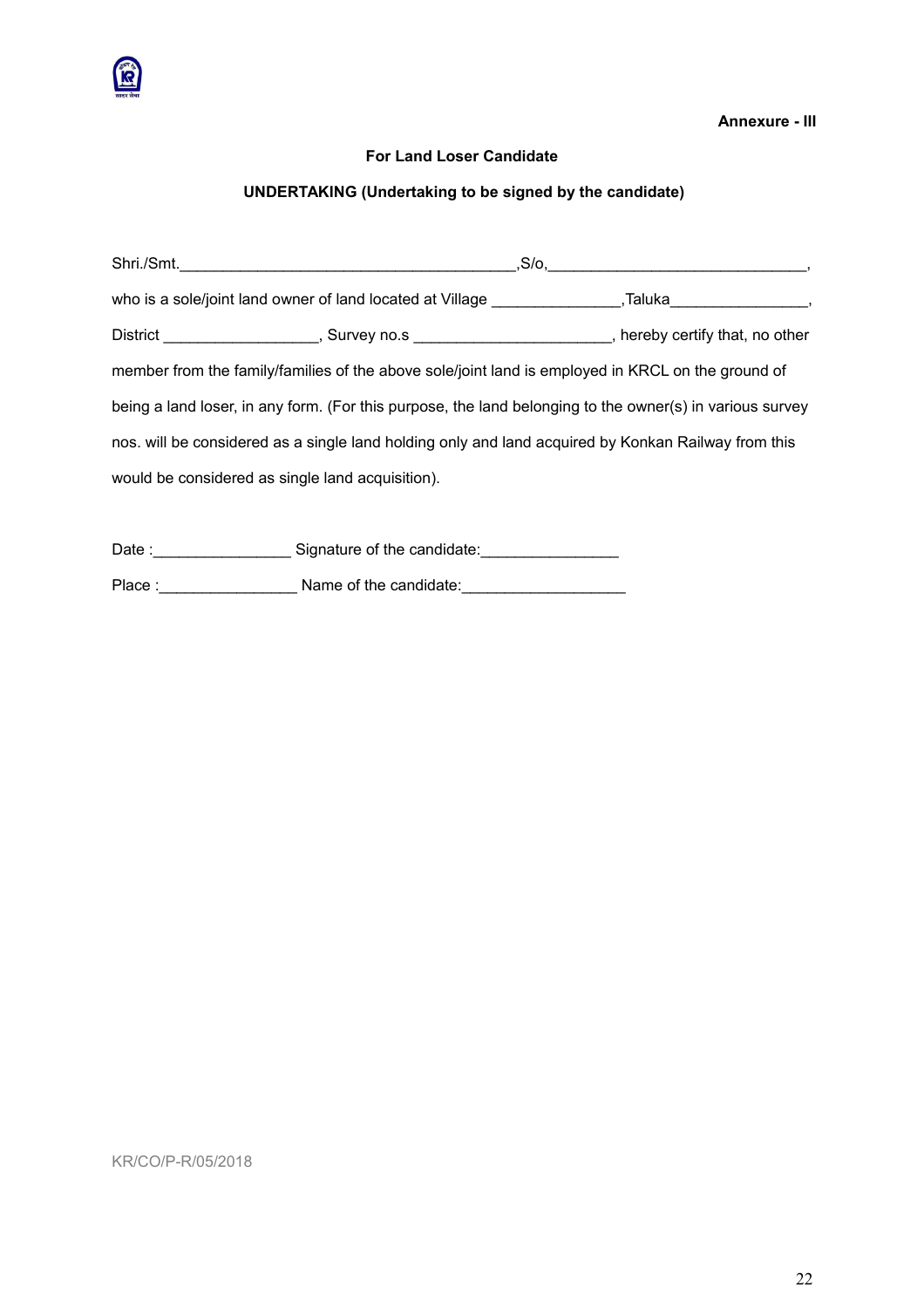

#### **Annexure -IV**

# **FORM OF CASTE CERTIFICATE FOR SC/ST**

| This is to certify that Shri*/Shrimati/Kumari                                                                                                                          | <u>TUNITUL VASTE VENTITUATE LUN SUIST</u>                   |                          |                  |  |                               |              |
|------------------------------------------------------------------------------------------------------------------------------------------------------------------------|-------------------------------------------------------------|--------------------------|------------------|--|-------------------------------|--------------|
| Son/Daughter                                                                                                                                                           | οf                                                          |                          |                  |  |                               | Village/Town |
|                                                                                                                                                                        |                                                             | . / District / Division* |                  |  |                               | of the       |
|                                                                                                                                                                        |                                                             | State/Union              | Territory        |  | belongs                       | the<br>to    |
|                                                                                                                                                                        | Caste*/Tribe which is recognised as a Scheduled Caste/Tribe |                          |                  |  |                               |              |
| under:                                                                                                                                                                 |                                                             |                          |                  |  |                               |              |
| *The Constitution Scheduled Castes Order, 1950.                                                                                                                        |                                                             |                          |                  |  |                               |              |
| *The Constitution Scheduled Tribes Order, 1950.                                                                                                                        |                                                             |                          |                  |  |                               |              |
| *The Constitution (Scheduled Castes) (Union Territories) (Part C States) Order, 1951;                                                                                  |                                                             |                          |                  |  |                               |              |
| *The Constitution (Scheduled Tribes) (Union Territories) (Part C States) Order, 1951;                                                                                  |                                                             |                          |                  |  |                               |              |
| [As amended by the Scheduled Castes and Scheduled Tribes List (Modification Order, 1956, the Bombay Reorganisation Act,                                                |                                                             |                          |                  |  |                               |              |
| 1960, the Punjab Reorganisation Act, 1966, the State of Himachal Pradesh Act, 1970, the North Eastern Areas                                                            |                                                             |                          |                  |  |                               |              |
| (Reorganisation) Act, 1971 and the Scheduled Castes and Scheduled Tribes Orders (Amendment) Act, 1976.]                                                                |                                                             |                          |                  |  |                               |              |
| *The Constitution (Jammu and Kashmir)* Scheduled Castes Orders, 1956.                                                                                                  |                                                             |                          |                  |  |                               |              |
| *The Constitution (Andaman and Nicobar Islands)* Scheduled Tribes Order, 1959, as amended by the Scheduled Castes and<br>Scheduled Tribes Orders (Amendment) Act, 1976 |                                                             |                          |                  |  |                               |              |
| *The Constitution (Dadra and Nagar Haveli)* Scheduled Castes Order, 1962.                                                                                              |                                                             |                          |                  |  |                               |              |
| *The Constitution (Dadra and Nagar Haveli)* Scheduled Tribes Order, 1962.                                                                                              |                                                             |                          |                  |  |                               |              |
| *The Constitution (Pondicherry) Scheduled Castes Order, 1964.                                                                                                          |                                                             |                          |                  |  |                               |              |
| *The Constitution (Uttar Pradesh) Scheduled Tribes Order, 1967.                                                                                                        |                                                             |                          |                  |  |                               |              |
| *The Constitution (Goa, Daman and Diu) Scheduled Castes Order, 1968.                                                                                                   |                                                             |                          |                  |  |                               |              |
| *The Constitution (Goa, Daman and Diu) Scheduled Tribes Order, 1968.                                                                                                   |                                                             |                          |                  |  |                               |              |
| *The Constitution (Nagaland) Scheduled Tribes Order, 1970.                                                                                                             |                                                             |                          |                  |  |                               |              |
| *The Constitution (Sikkim) Scheduled Castes Order, 1978                                                                                                                |                                                             |                          |                  |  |                               |              |
| *The Constitution (Sikkim) Scheduled Tribes Order, 1978                                                                                                                |                                                             |                          |                  |  |                               |              |
| *The Constitution (Jammu & Kashmir) Scheduled Tribes Order, 1989.                                                                                                      |                                                             |                          |                  |  |                               |              |
| *The Constitution (SC) Orders (Amendment) Act, 1990.                                                                                                                   |                                                             |                          |                  |  |                               |              |
| *The Constitution (ST) Orders (Amendment) Ordinance Act, 1991.                                                                                                         |                                                             |                          |                  |  |                               |              |
| *The Constitution (ST) Orders (Amendment) Ordinance Act, 1996.<br>*The Constitution (Scheduled Castes) Orders (Amendment) Act, 2002.                                   |                                                             |                          |                  |  |                               |              |
| *The Constitution (Scheduled Castes) Orders (Second Amendment) Act, 2002.                                                                                              |                                                             |                          |                  |  |                               |              |
| *The Scheduled Castes and Scheduled Tribes Orders (Amendment) Act, 2002.                                                                                               |                                                             |                          |                  |  |                               |              |
|                                                                                                                                                                        |                                                             |                          |                  |  |                               |              |
| 2. Applicable in the case of Scheduled Castes/Scheduled Tribes persons who have migrated                                                                               |                                                             |                          |                  |  |                               |              |
| from one State/Union Territory Administration.                                                                                                                         |                                                             |                          |                  |  |                               |              |
|                                                                                                                                                                        |                                                             |                          |                  |  |                               |              |
| This certificate is issued on the basis of the Scheduled Castes/Scheduled Tribes Certificate                                                                           |                                                             |                          |                  |  |                               |              |
|                                                                                                                                                                        |                                                             |                          |                  |  |                               |              |
|                                                                                                                                                                        |                                                             |                          | father/mother*   |  |                               | of           |
| Shri/Shrimati/Kumari                                                                                                                                                   |                                                             |                          | of Village/Town* |  |                               |              |
| in /District/Division*                                                                                                                                                 |                                                             |                          |                  |  | of the State/Union Territory* |              |

\_\_\_\_\_\_\_\_\_\_\_\_\_\_\_\_\_\_\_\_\_\_\_ who belongs to the \_\_\_\_\_\_\_\_\_\_\_\_\_\_\_\_\_\_\_\_\_\_\_\_Caste\*/Tribe which is recognised as a Scheduled Caste/Scheduled Tribe in the Station/Union Territory\* issued by the \_\_\_\_\_\_\_\_\_\_\_\_\_\_\_\_\_\_\_\_\_\_\_ dated \_\_\_\_\_\_\_\_\_\_\_\_\_\_\_\_\_.

3. Shri/Shrimati/Kumari\* and /or\* his/her\* family ordinarily reside(s) in Village/Town\* District/Division\* of the State/Union Territory \* of \_\_\_\_\_\_\_\_\_\_\_\_\_\_\_\_\_\_\_\_\_\_\_\_\_\_\_

| Place | Signature   |
|-------|-------------|
| Date  | Designation |
|       | _______     |

(with seal of Office)

State/Union Territory \_\_\_\_\_\_\_\_\_\_\_\_\_\_\_\_\_\_\_\_\_

\* Please delete the words, which are not applicable.

@ Please quote specific Presidential Order

% Delete the Paragraph, which is not applicable

Note : (a) The term 'ordinarily reside'(s) used here will have the same meaning as in Section 20 of the Representation of the People Act, 1950.

The following Officers are authorised to issue caste certificates :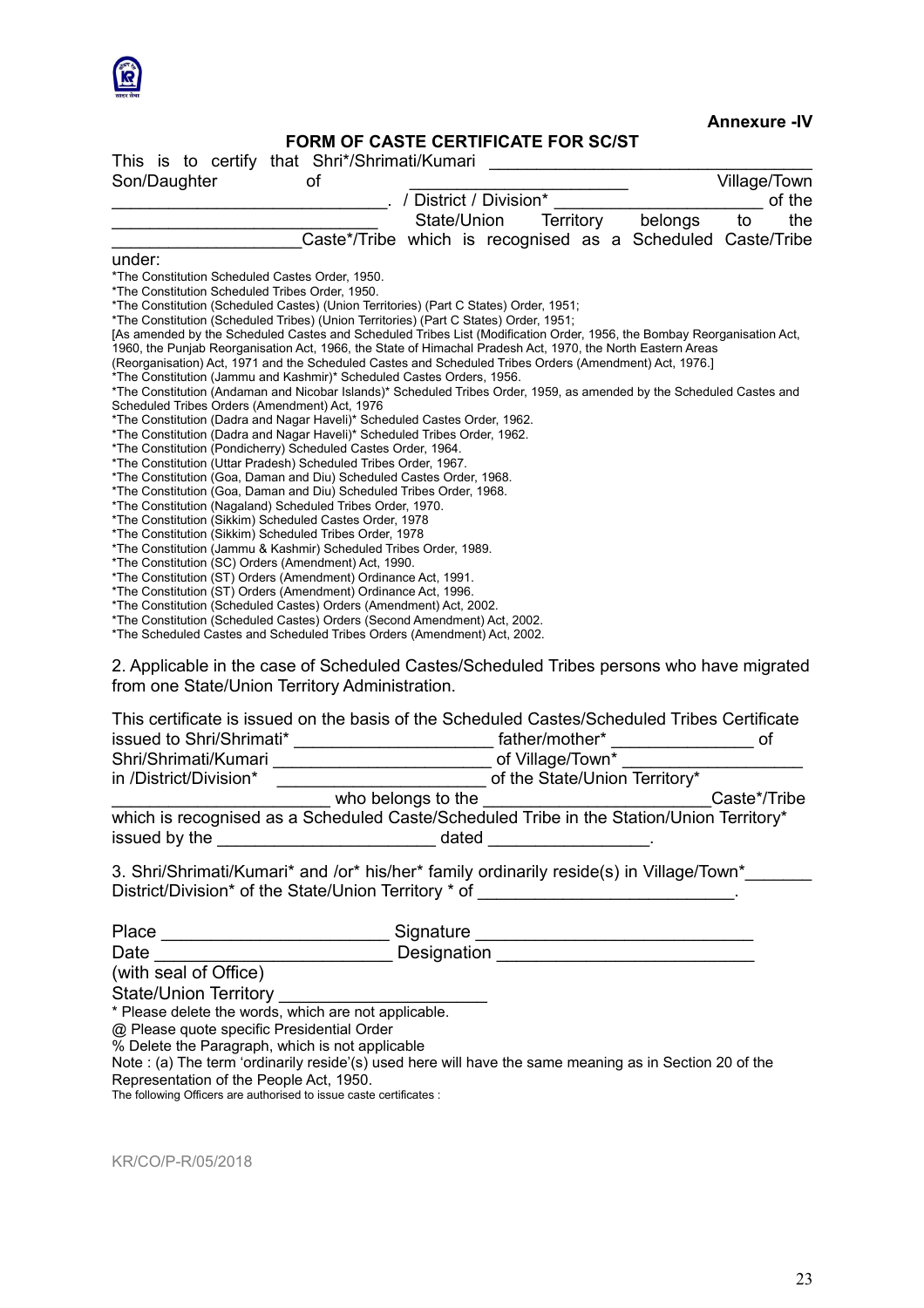

1. District Magistrate/Additional District Magistrate/Collector/Deputy Commissioner/Additional Deputy Commissioner/Deputy Collector/1st Class Stipendary Magistrate/Sub Divisional Magistrate/Taluka Magistrate/Executive Magistrate/Extra Assistant Commissioner.

2. Chief Presidency Magistrate/Additional Chief Presidency Magistrate/Presidency Magistrate.

3. Revenue Officer not below the rank of Tehsildar.

- 4. Sub-Divisional Officer of the area where the candidate and/or his family normally resides.
- 5. Certificates issued by Gazetted Officers of the Central or of a State Government countersigned by the District Magistrate concerned.

6. Administrator/Secretary to Administrator (Laccadive, Minicoy and Amindivi Islands).

#### **(CERTIFICATE TO BE PRODUCED BY OTHER BACKWARD CLASSES APPLYING FOR ADMISSION TO CENTRAL EDUCATIONAL INSTITUTIONS (CEls), UNDER GOVERNMENT OF INDIA)**

| This is to certify that Shri/Smt./Kum.<br><u> 1989 - Johann Barnett, fransk politiker (d. 1989)</u>                                                                                                                                                                                                                                                                                            |        |     |              |
|------------------------------------------------------------------------------------------------------------------------------------------------------------------------------------------------------------------------------------------------------------------------------------------------------------------------------------------------------------------------------------------------|--------|-----|--------------|
| Daughter of Shri<br>$\frac{1}{2}$<br>Son                                                                                                                                                                                                                                                                                                                                                       |        |     | Village/Town |
| <b>Division</b><br>District<br>$\prime$                                                                                                                                                                                                                                                                                                                                                        |        | in  | the          |
| <b>State</b><br>the <u>the the set of the set of the set of the set of the set of the set of the set of the set of the set of the set of the set of the set of the set of the set of the set of the set of the set of the set of the set of the </u><br>belongs<br>to<br><u> 1990 - Johann Barbara, martin din Barbara, martxa a shekara 1991 - An tsa a shekara 1991 - An tsa a shekara 1</u> |        |     |              |
| Community which is recognized as a backward class under:                                                                                                                                                                                                                                                                                                                                       |        |     |              |
| 1.<br>Resolution No. 12011/68/93- BCC(C) dated 10/09/93 published in the Gazette of India                                                                                                                                                                                                                                                                                                      |        |     |              |
| Extraordinary Part I Section I No.186 dated 13/09/93.                                                                                                                                                                                                                                                                                                                                          |        |     |              |
| 2.<br>Resolution No. 12011/9/94-BCC dated 19/10/94 published in the Gazette of India                                                                                                                                                                                                                                                                                                           |        |     |              |
| Extraordinary Part I Section I No. 163 dated 20/10/94.<br>Resolution No. 12011/7/95-BCC dated 24/05/95 published in the Gazette of India<br>3.                                                                                                                                                                                                                                                 |        |     |              |
| Extraordinary Part I Section I No. 88 dated 25/05/95.                                                                                                                                                                                                                                                                                                                                          |        |     |              |
| Resolution No. 12011/96/94-BCC dated 09/03/96.<br>4.                                                                                                                                                                                                                                                                                                                                           |        |     |              |
| 5.<br>Resolution No. 12011/44/96-BCC dated 6/12/96 published in the Gazette of India                                                                                                                                                                                                                                                                                                           |        |     |              |
| Extraordinary Part I Section I No. 210 dated 11/12/96.                                                                                                                                                                                                                                                                                                                                         |        |     |              |
| 6.<br>Resolution No. 12011/13/97-BCC dated 03/12/97.                                                                                                                                                                                                                                                                                                                                           |        |     |              |
| 7.<br>Resolution No. 12011/99/94-BCC dated 11/12/97.                                                                                                                                                                                                                                                                                                                                           |        |     |              |
| 8.<br>Resolution No. 12011/68/98-BCC dated 27/10/99.<br>9.<br>Resolution No. 12011/88/98-BCC dated 6/12/99 published in the Gazette of India                                                                                                                                                                                                                                                   |        |     |              |
| Extraordinary Part I Section I No. 270 dated 06/12/99.                                                                                                                                                                                                                                                                                                                                         |        |     |              |
| 10. Resolution No. 12011/36/99-BCC dated 04/04/2000 published in the Gazette of India                                                                                                                                                                                                                                                                                                          |        |     |              |
| Extraordinary Part I Section I No. 71dated 04/04/2000.                                                                                                                                                                                                                                                                                                                                         |        |     |              |
| 11. Resolution No. 12011/44/99-BCC dated 21/09/2000 published in the Gazette of India                                                                                                                                                                                                                                                                                                          |        |     |              |
| Extraordinary Part I Section I No.210 dated 21/09/2000.                                                                                                                                                                                                                                                                                                                                        |        |     |              |
| 12. Resolution No. 12015/9/2000-BCC dated 06/09/2001.                                                                                                                                                                                                                                                                                                                                          |        |     |              |
| 13. Resolution No. 12011/1/2001-BCC dated 19/06/2003.                                                                                                                                                                                                                                                                                                                                          |        |     |              |
| 14. Resolution No. 12011/4/2002-BCC dated 13/01/2004.<br>15. Resolution No. 12011/9/2004-BCC dated 16/01/2006 published in the Gazette of India                                                                                                                                                                                                                                                |        |     |              |
| Extraordinary Part I Section I No.210 dated 16/01/2006.                                                                                                                                                                                                                                                                                                                                        |        |     |              |
|                                                                                                                                                                                                                                                                                                                                                                                                |        |     |              |
| Shri/Smt./Kum.<br><u> 1989 - Johann Barn, mars ann an t-Amhain an t-Amhain an t-Amhain an t-Amhain an t-Amhain an t-Amhain an t-Amh</u>                                                                                                                                                                                                                                                        | and/or | his | family       |
| ordinarily reside(s) in the _______________________ District / Division of ________________________                                                                                                                                                                                                                                                                                            |        |     |              |
| State. This is also to certify that he / she does not belong to the Persons/sections (Creamy                                                                                                                                                                                                                                                                                                   |        |     |              |
| Layer) mentioned in Column 3 of the Schedule to the Government of India, Department of                                                                                                                                                                                                                                                                                                         |        |     |              |
| Personnel & Training O.M. No. 36012/22/93-Estt. (SCT) dated 08/09/93 which is modified                                                                                                                                                                                                                                                                                                         |        |     |              |
| vide OM No. 36033/3/2004 Estt. (Res.) dated 09/03/2004 or the latest notification of the                                                                                                                                                                                                                                                                                                       |        |     |              |

KR/CO/P-R/05/2018

Government of India.

**Annexure -V**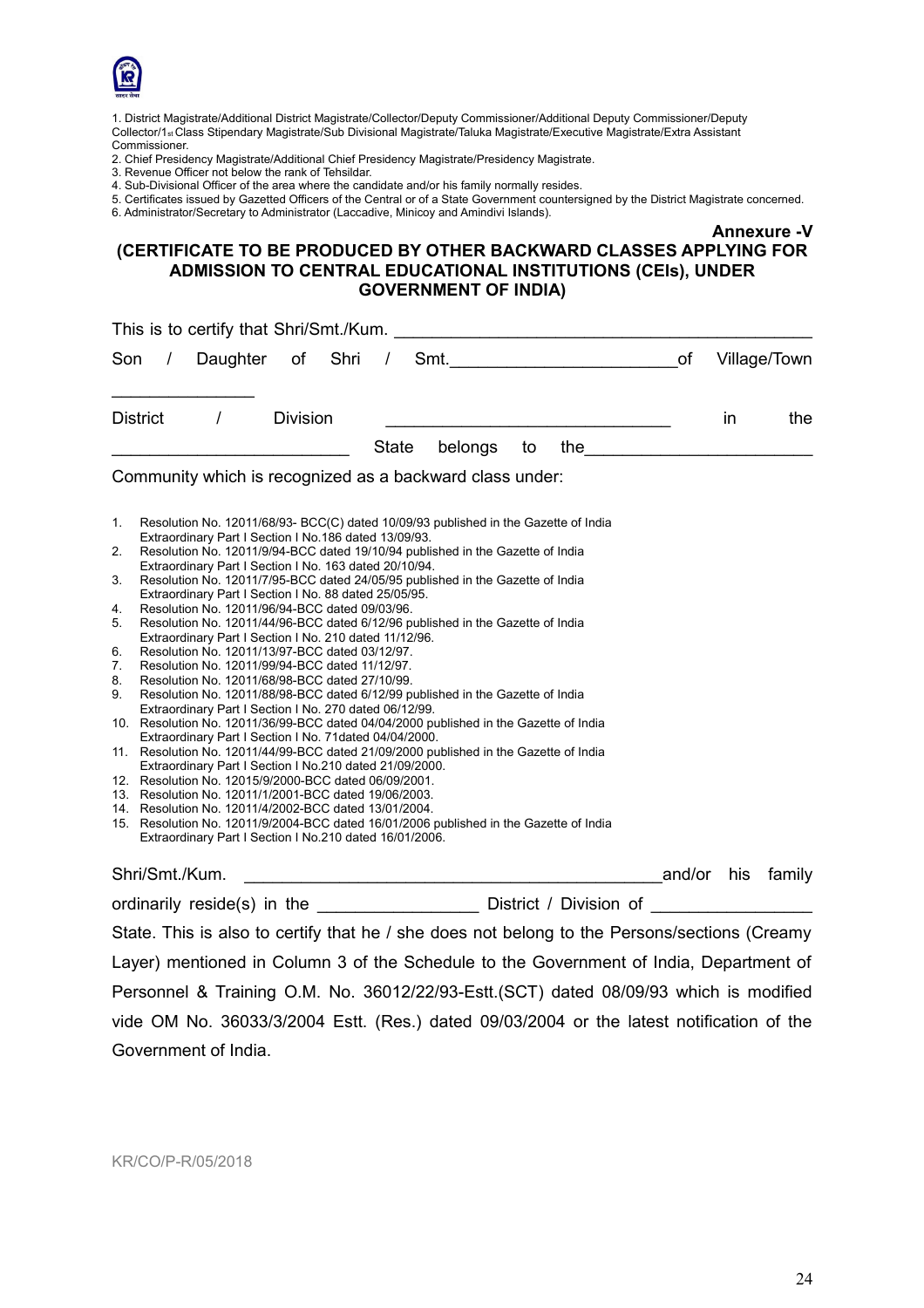

### **Seal**

**Dated: District Magistrate / Competent Authority**

#### **NOTE:**

- (a) The term "Ordinarily" used here will have the same meaning as in Section 20 of the Representation of the People Act, 1950.
- (b) The authorities competent to issue Caste Certificates are indicated below:
	- a.1. District Magistrate / Additional Magistrate / Collector / Deputy Commissioner / Additional Deputy Commissioner /Deputy Collector / 1st Class Stipendiary Magistrate / Sub-Divisional Magistrate /Taluka Magistrate / Executive Magistrate / Extra Assistant Commissioner (not below the rank of 1st Class Stipendiary Magistrate)
		- a.2. Chief Presidency Magistrate / Additional Chief Presidency Magistrate / Presidency Magistrate.
		- a.3. Revenue Officer not below the rank of Tehsildar' and
	- a.4. Sub- Divisional Officer of the area where the candidate and / or his family resides.
- (c) The annual income /status of the parents of the applicant should be based on financial year ending March 31, 2010.

**Annexure -VI**

#### **INCOME CERTIFICATE FOR WAIVER OF EXAMINATION FEES FOR KRCL RECRUITMENT.**

- 1. Name of Candidate :
- 2. Father's/Husband's Name :

3. Age :

- 4. Residential Address :
- 5. Annual Family Income :
- (In works and figures)
- 6. Date of issue :
- 7. Signature of issuing authority :
- 8. Stamp of issuing authority :

(Name of issuing authority)

\_\_\_\_\_\_\_\_\_\_\_\_\_\_\_\_\_\_\_\_\_\_\_\_\_

NB: Economically Backward Classes will mean the candidates whose family income is less than 50,000/- per annum.

The following authorities are authorized to issue income certificate for the purpose of identifying economically backward classes.

(i) District magistrate or any other Revenue Officer up to the level of Tehsildar

(ii) Sitting Member of Parliament of Lok Sabha for persons of their own constituency.

(iii) BPL Card or any other Certificate issued by Central Government under a recognized poverty alleviation programme or Izzat MST issue of Railways

(iv) Union Minister, for any persons from anywhere in the country.